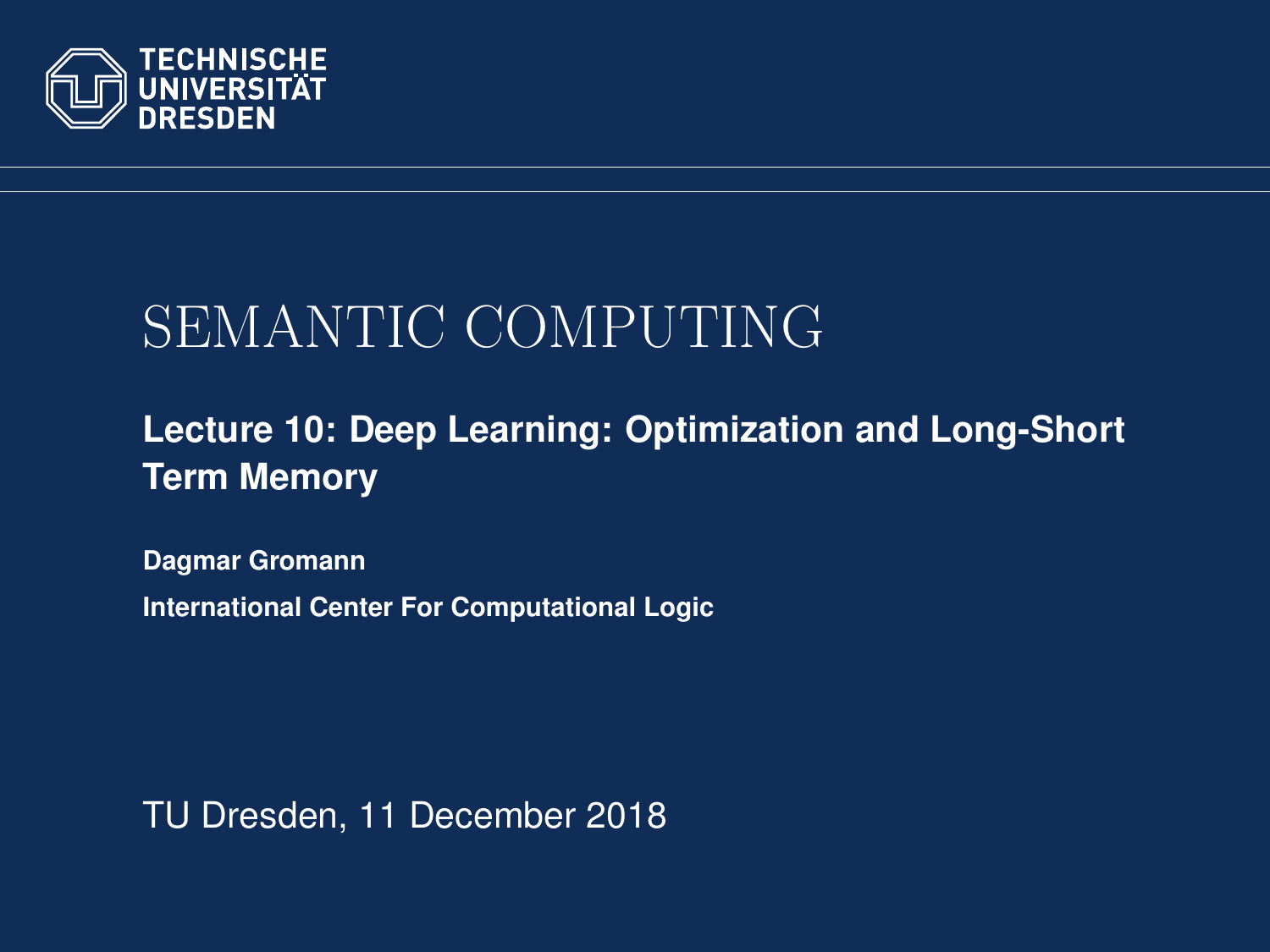

#### **Overview**

- Optimiziation
- Long-Short Term Memory (LSTM)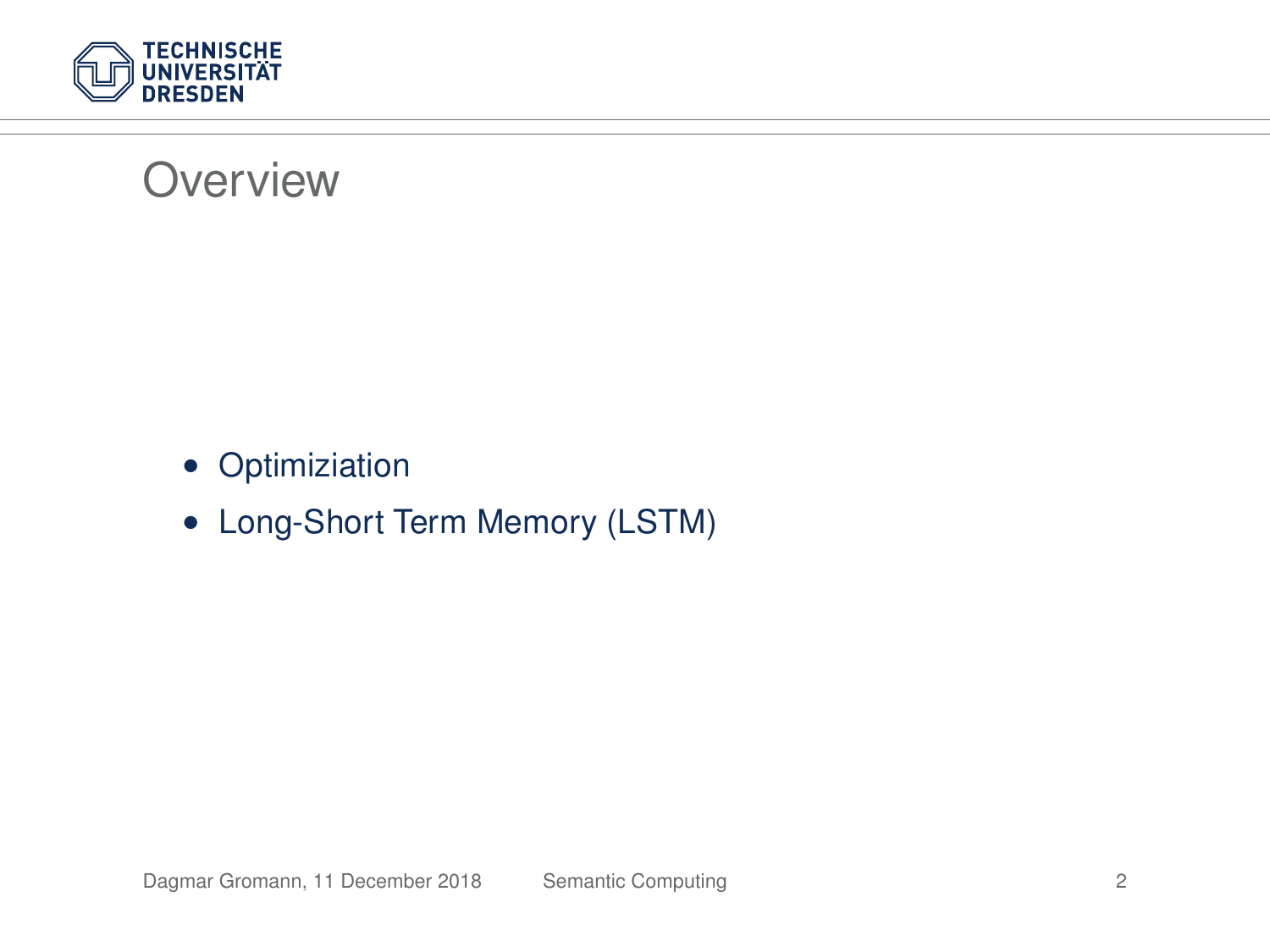

### How to get updates from OPAL?

| Gal                                                                                                                                                           |                                                 |                                                                                                                                                                                                                                                                                |                                                                |                |                                          | Search               | Q                                                       | $0 - 0$<br>2. Dagmar Gromann v |  |
|---------------------------------------------------------------------------------------------------------------------------------------------------------------|-------------------------------------------------|--------------------------------------------------------------------------------------------------------------------------------------------------------------------------------------------------------------------------------------------------------------------------------|----------------------------------------------------------------|----------------|------------------------------------------|----------------------|---------------------------------------------------------|--------------------------------|--|
| Teach & Learn<br>Home page                                                                                                                                    | Catalogue                                       | Semantic Computing                                                                                                                                                                                                                                                             |                                                                |                |                                          |                      |                                                         |                                |  |
| Semantic Computing                                                                                                                                            | $20 -$<br>$\mathscr{P}$<br>a.                   |                                                                                                                                                                                                                                                                                |                                                                |                |                                          |                      | Q<br>.۰.<br>☆<br>$\mathbf{A}_{\mathbf{0}}$<br>രം<br>Тv. |                                |  |
| Semantic Computing<br><b>In Literature SemComp</b><br>E-Mail SemComp<br>[w] Wiki_SemComp<br>G Forum_SemComp<br>Finschreibung                                  |                                                 | * Forum SemComp <sup>8</sup><br>This is a forum for the free exchange of interesting facts, new developments, questions, and issues regarding the topic and lecture of Semantic Computing.<br>B You are allowed to read posts, write posts, and moderate<br><b>O</b> New topic |                                                                |                |                                          |                      | Subscribe<br><b>FO</b>                                  |                                |  |
| 4 素 Tests                                                                                                                                                     |                                                 | Type 0                                                                                                                                                                                                                                                                         | Discussion topic 0                                             | Author 0       | Last post 0                              | Reply ®              | Marked posts 0                                          | New posts <sup>®</sup>         |  |
| Test_Lecture1<br>Test Lecture2<br>Test_Lecture3<br>V Test_Lecture4<br>V Test_Lecture5<br>V Test_Lecture6<br>V Test_Lecture7<br>Test_Lecture8<br>Test_Lecture9 | O<br>O<br>Ó<br>Ò<br>O<br>O<br>Ó<br>$\circ$<br>Ó | ٠                                                                                                                                                                                                                                                                              | Internship Offers "Artificial Intelligence for Learning" - FYI | Dagmar Gromann | 03/01/2019 11:39 AM<br>by Dagmar Gromann | $\mathbf{1}$         | $\theta$                                                | $\circ$                        |  |
|                                                                                                                                                               |                                                 | 賱                                                                                                                                                                                                                                                                              | Tutorial 1 - Lesk algorithm!                                   | Dagmar Gromann | 26/10/2018 03:59 PM<br>by Dagmar Gromann | $\ddot{\phantom{a}}$ | $\theta$                                                | $\circ$                        |  |
|                                                                                                                                                               |                                                 | ٠                                                                                                                                                                                                                                                                              | Welcome!                                                       | Dagmar Gromann | 18/10/2018 08:25 PM<br>by Dagmar Gromann | $\ddot{\phantom{1}}$ | $\theta$                                                | $\circ$                        |  |
|                                                                                                                                                               |                                                 | <b>Sentries</b><br>$x - 1 - x$                                                                                                                                                                                                                                                 |                                                                |                |                                          |                      |                                                         |                                |  |
| <b>Course</b> calendar<br><b>Performance results</b><br>& Groups<br>$\overline{a}$<br>A Members<br>SemanticComputing                                          |                                                 |                                                                                                                                                                                                                                                                                |                                                                |                |                                          |                      |                                                         |                                |  |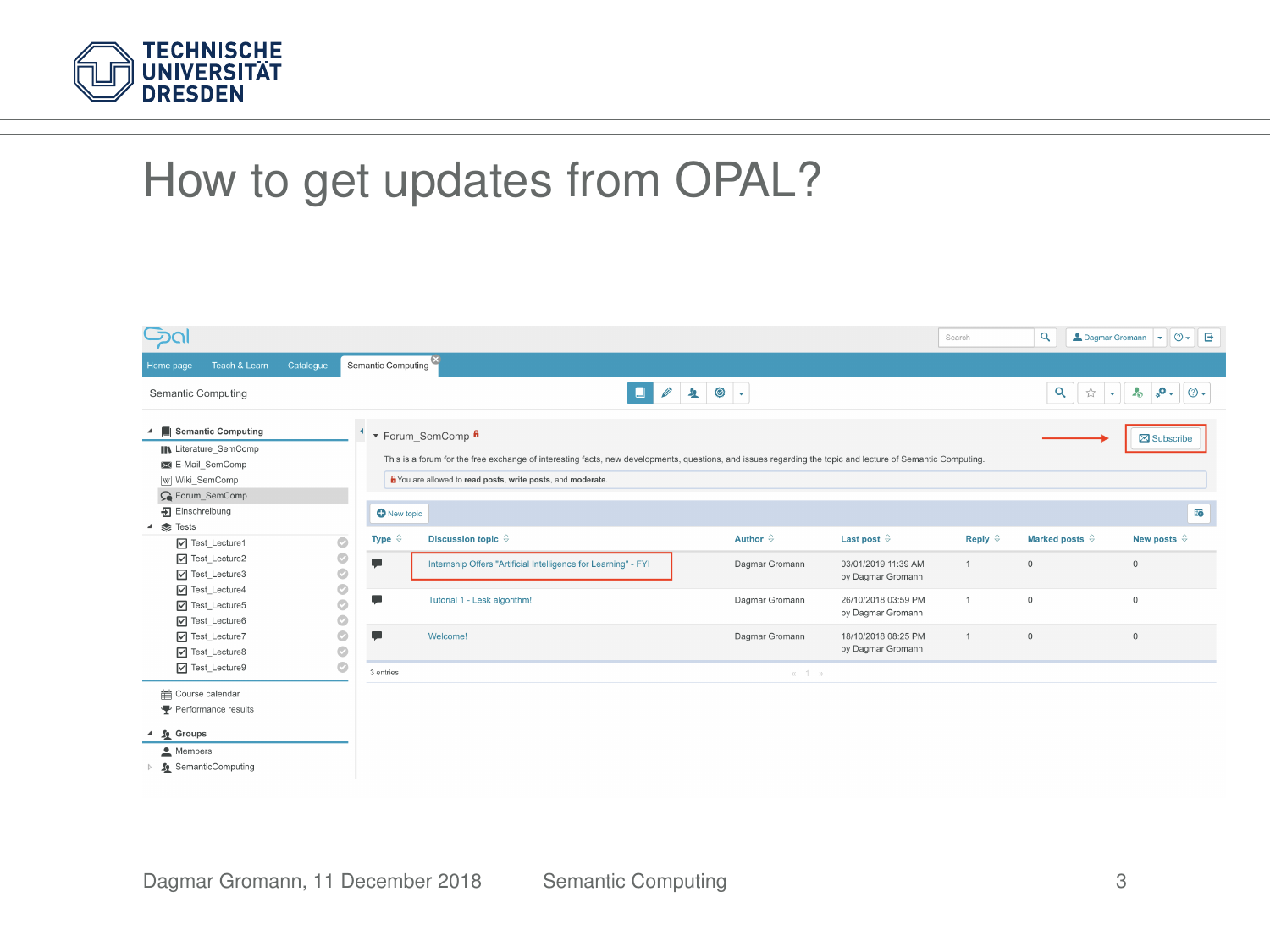

## **Optimization**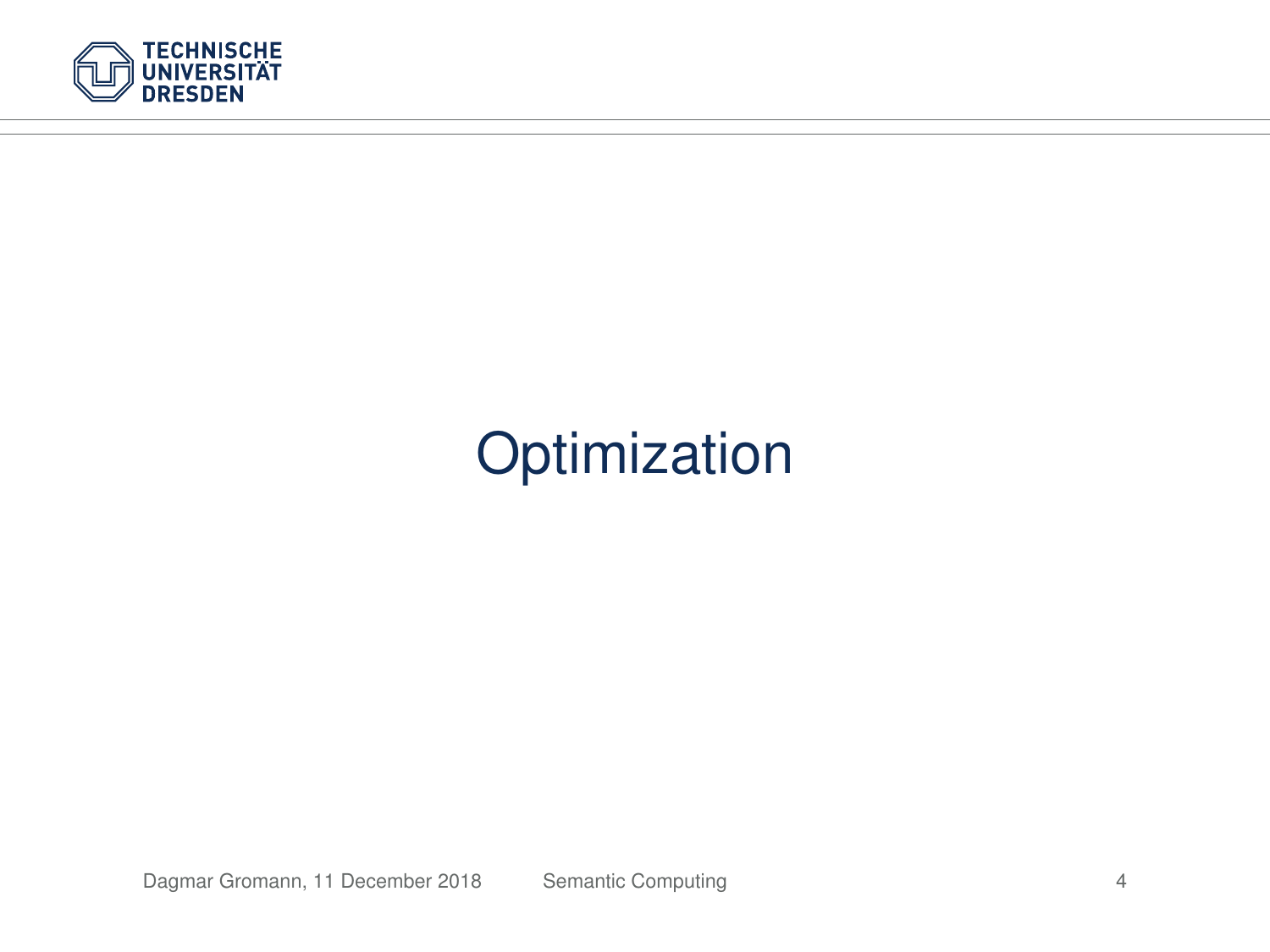

#### Reminder: What is optimization?

If we knew the distribution of our data, the training would be an optimization problem. However, we only have a sample of training data and do not know the full distribution of the data in machine learning. We try to approximate the distribution of our data (also the "unseen" examples we use for testing the model's ability to generalize).

So instead we try to: minimize the expected loss on the training set First algorithm: (Mini-batch) Gradient Descent Today: alternatives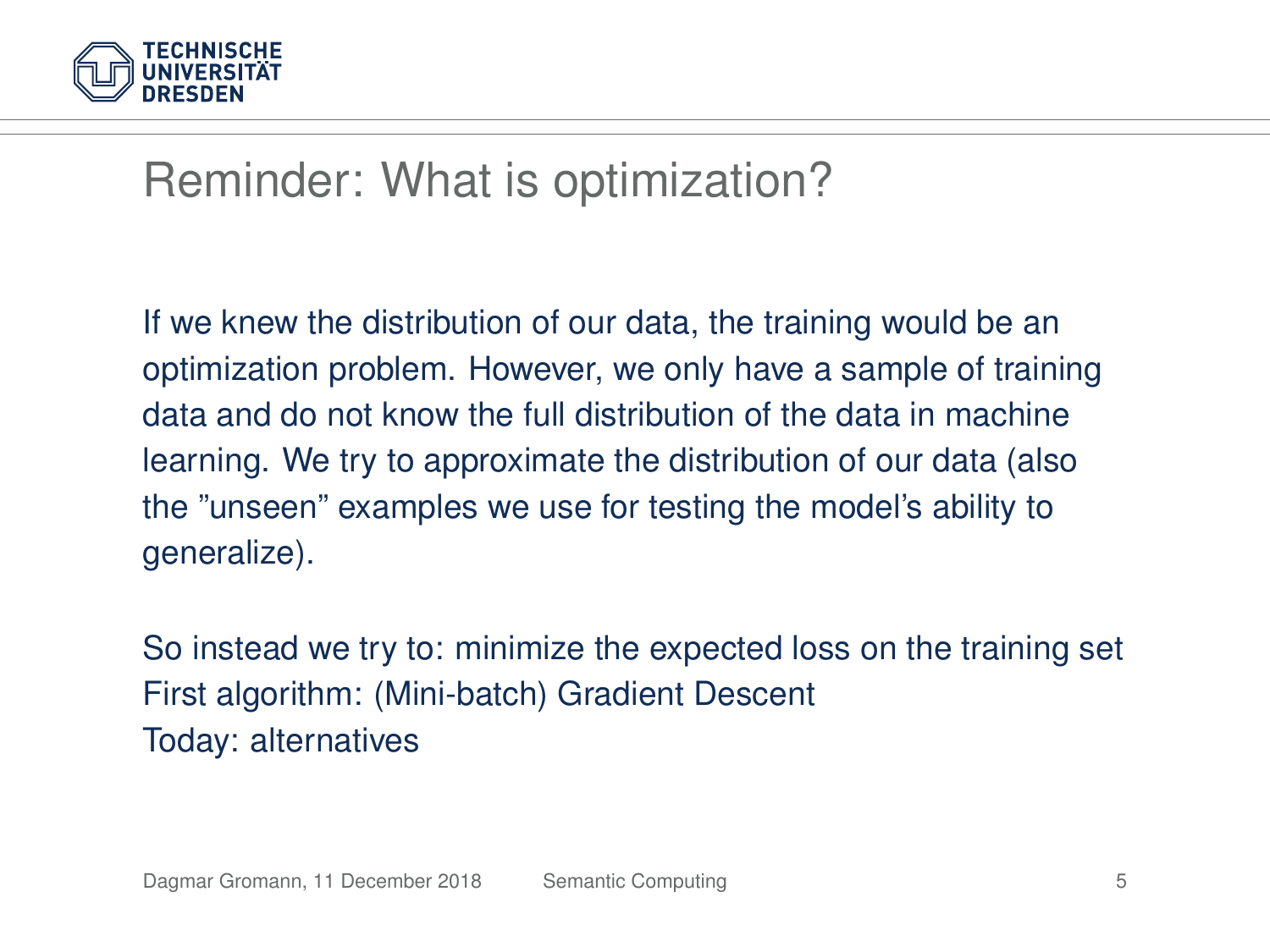

## Reminder: Which datasets do we optimize on?

Usual daset split 80 | 10 | 10 into:

- **Training set**: data used as input to train model (80)
- **Validation set**: data used during training to check model's ability to generalize (10)
- **Test set**: data NEVER used during training, but when we finished training to check final model's ability to generalize, after a good training and validation performance has already been achieved (10)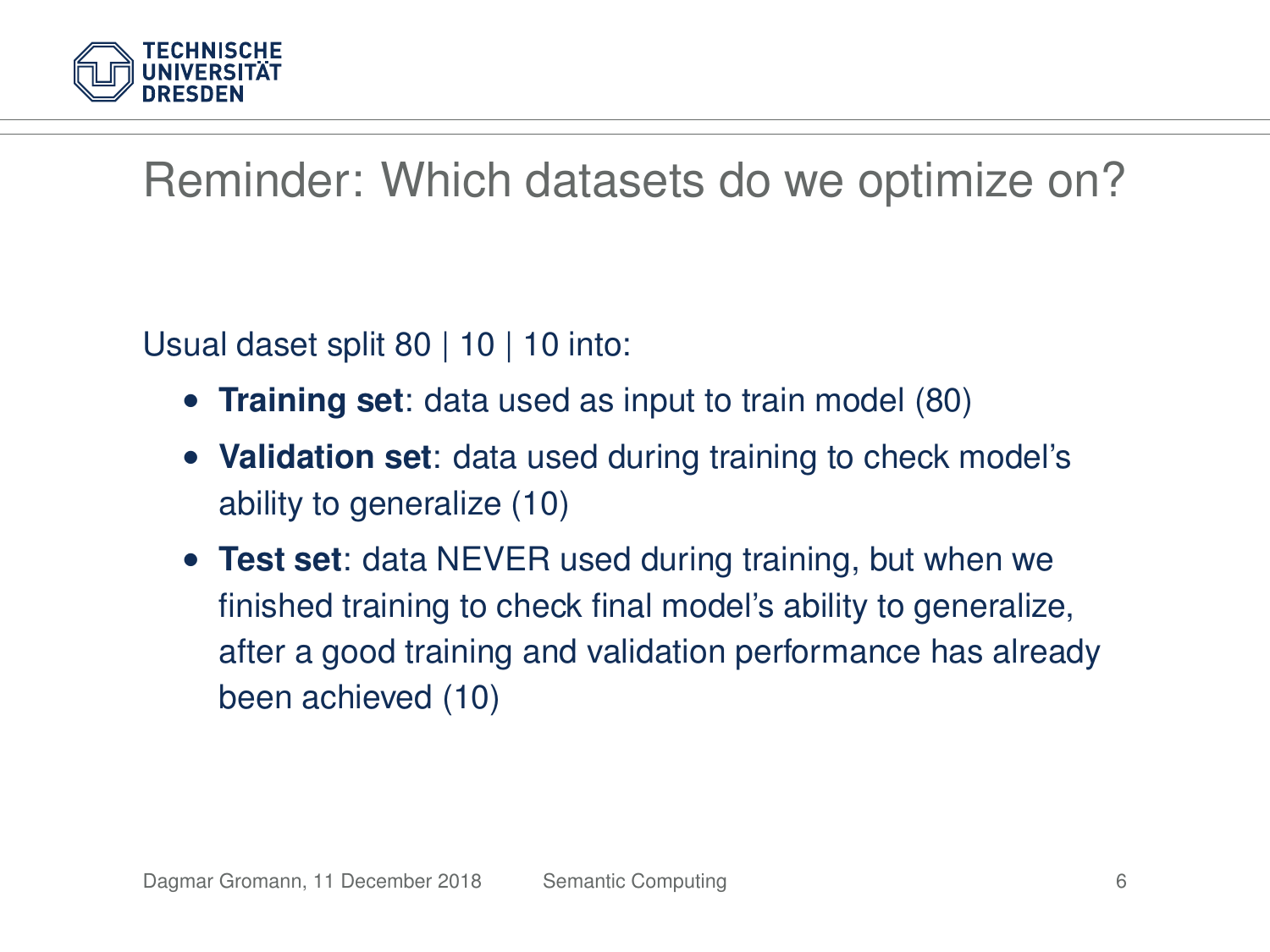

## Optimization Beyond SGD

We have looked at Stochastic Gradient Descent (SGD) and today we will cover further means of optimization:

- Batch normalization
- Parameter initialization
- Hyperparameter settings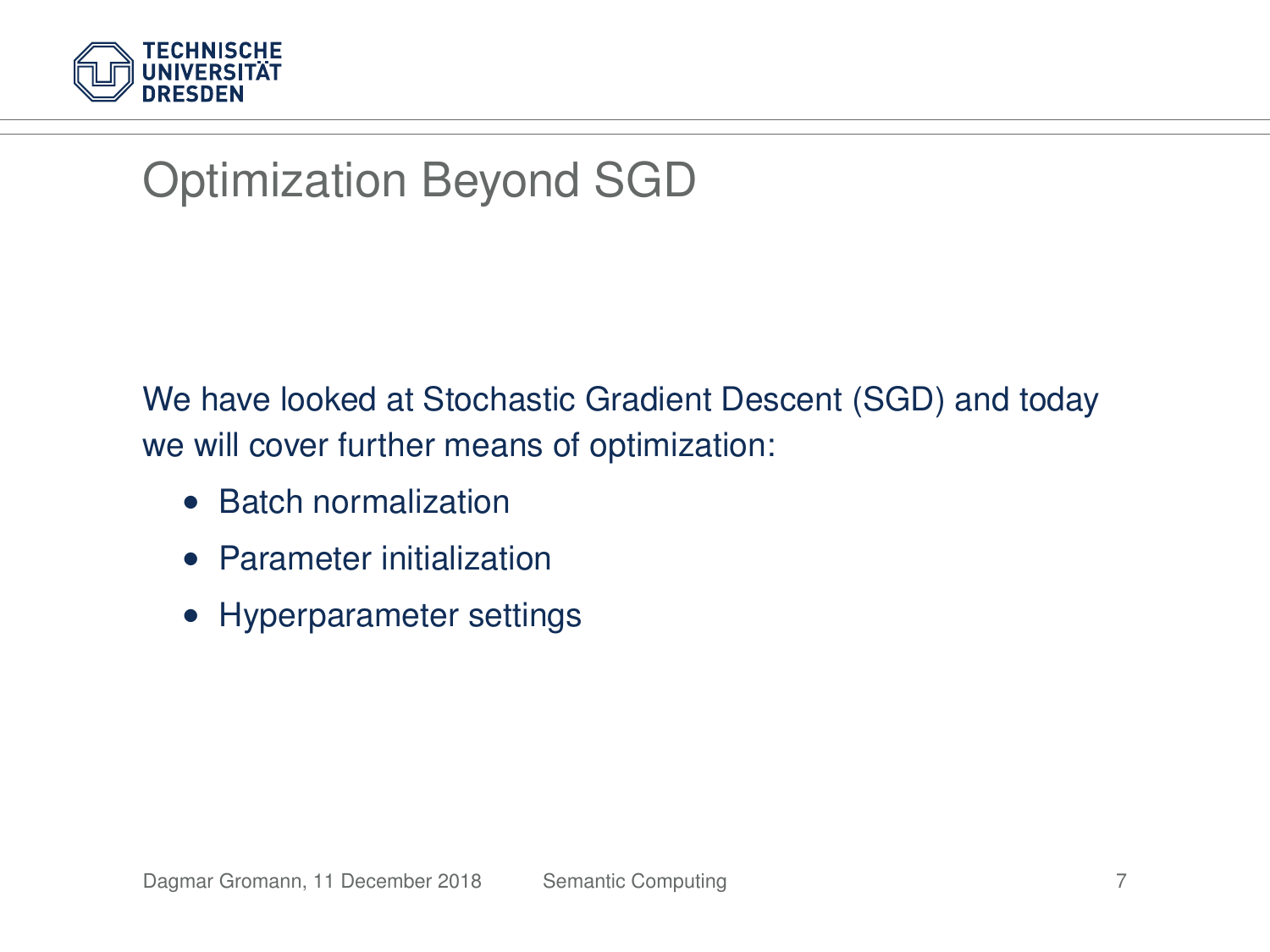

#### Batch Normalization

#### **Definition**

Batch normalization accelerates deep network training by stabilizing the data distribution which reduces the internal covariate shift between two layers and smooths the optimization landscape

Why useful for deep learning? **Faster** and **more stable** training.

#### Covariate Shift

Changes in the input distribution slow down or stop model's convergence because hidden units have to continuously adapt to changing inputs and cannot learn any pattern from the inputs.

Reference: Santurkar et al. (2018) "How Does Batch Normalization Help Optimization?", 32nd Conference on Neural Information Processing Systems (NIPS 2018).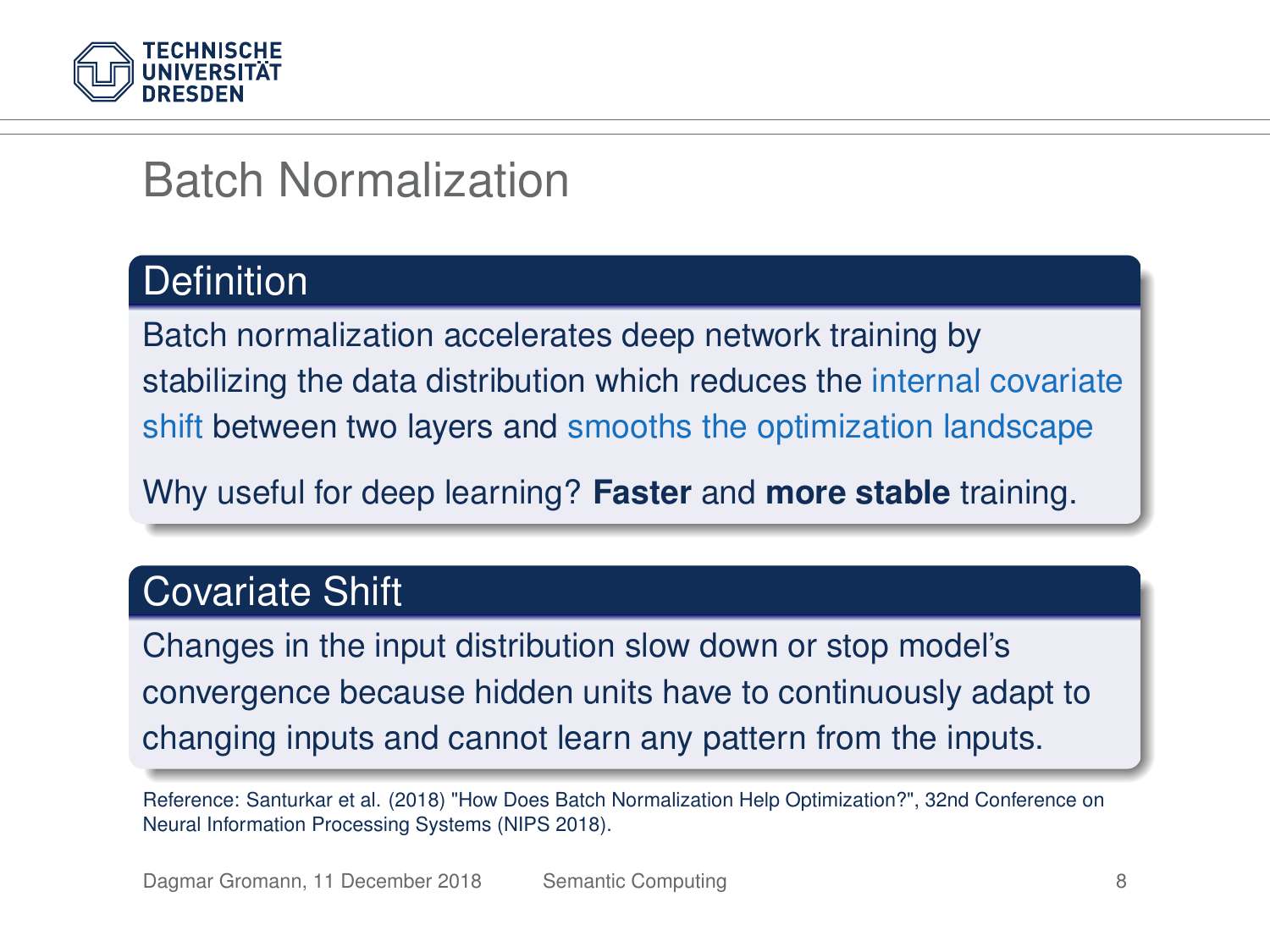

#### How does Batch Normalization work?

It is a mechanism that aims to stabilize the distribution of inputs by:

- adding an additional hidden layer (weights *z*) that normalizes the input:
	- $-$  set mean to 0:  $\mu = \frac{1}{m} \sum_i z^{(i)}$ <br> **port variance to 1:**  $\sigma^2 = \frac{1}{n} \sum_i$

- set variance to 1: 
$$
\sigma^2 = \frac{1}{m} \sum_i (z_i - \mu)^2
$$

- this gives us 
$$
z_{norm}^{(i)} = \frac{z^{(i)} - \mu}{\sqrt{\sigma^2 + \epsilon}}
$$

• mean and variance should be controlled but not always constant, so we add **trainable** parameters (γ, β):  $z^{\prime(i)} = \gamma z_{norm}^{(i)} + \beta$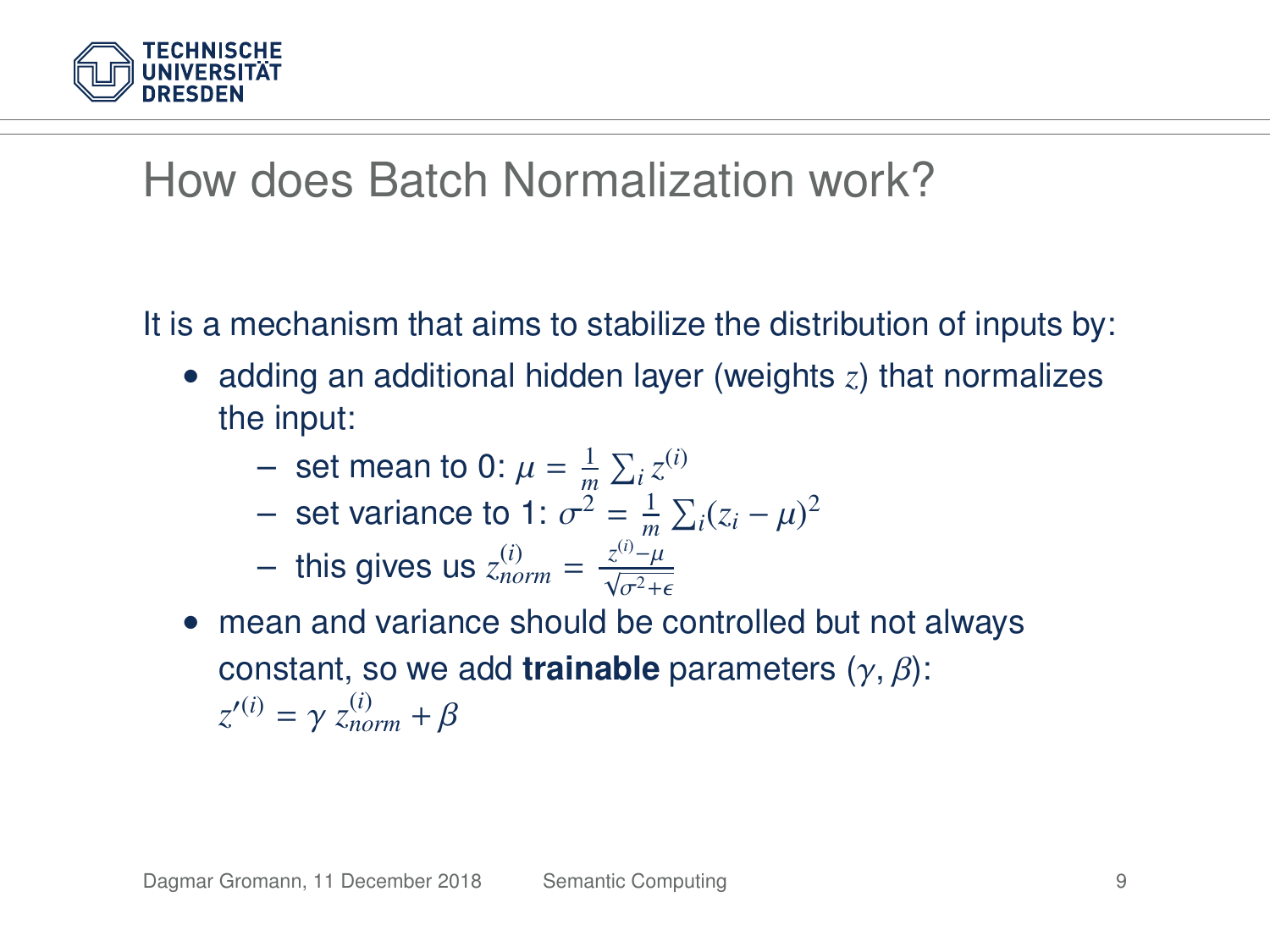

#### Visualization of Batch Normalization Effects



Source: Santurkar et al. (2018) "How Does Batch Normalization Help Optimization?", 32nd Conference on Neural Information Processing Systems (NIPS 2018).

Dagmar Gromann, 11 December 2018 [Semantic Computing](#page-0-0) 10 10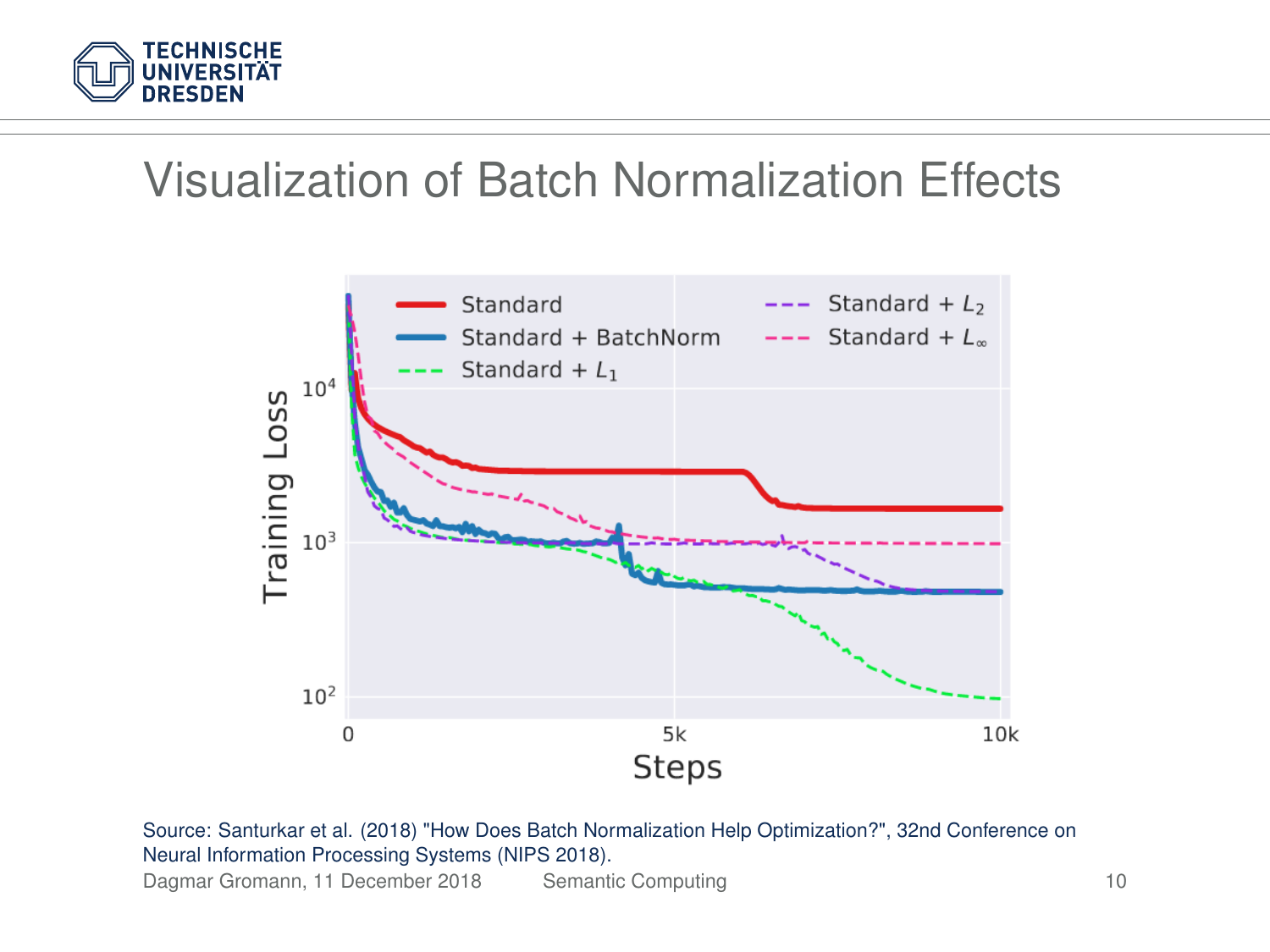

## Parameter (Weight) Initialization

Careful choice for the random initialization for the neural network can optimize. Can determine whether and how quickly the learning converges. Typical settings:

- different initialization for different layers when using the same activation function ("break symmetry" between different hidden units)
- bias for each unit is heuristically constant
- weights initialized with random weights drawn from a Gaussian or uniform distribution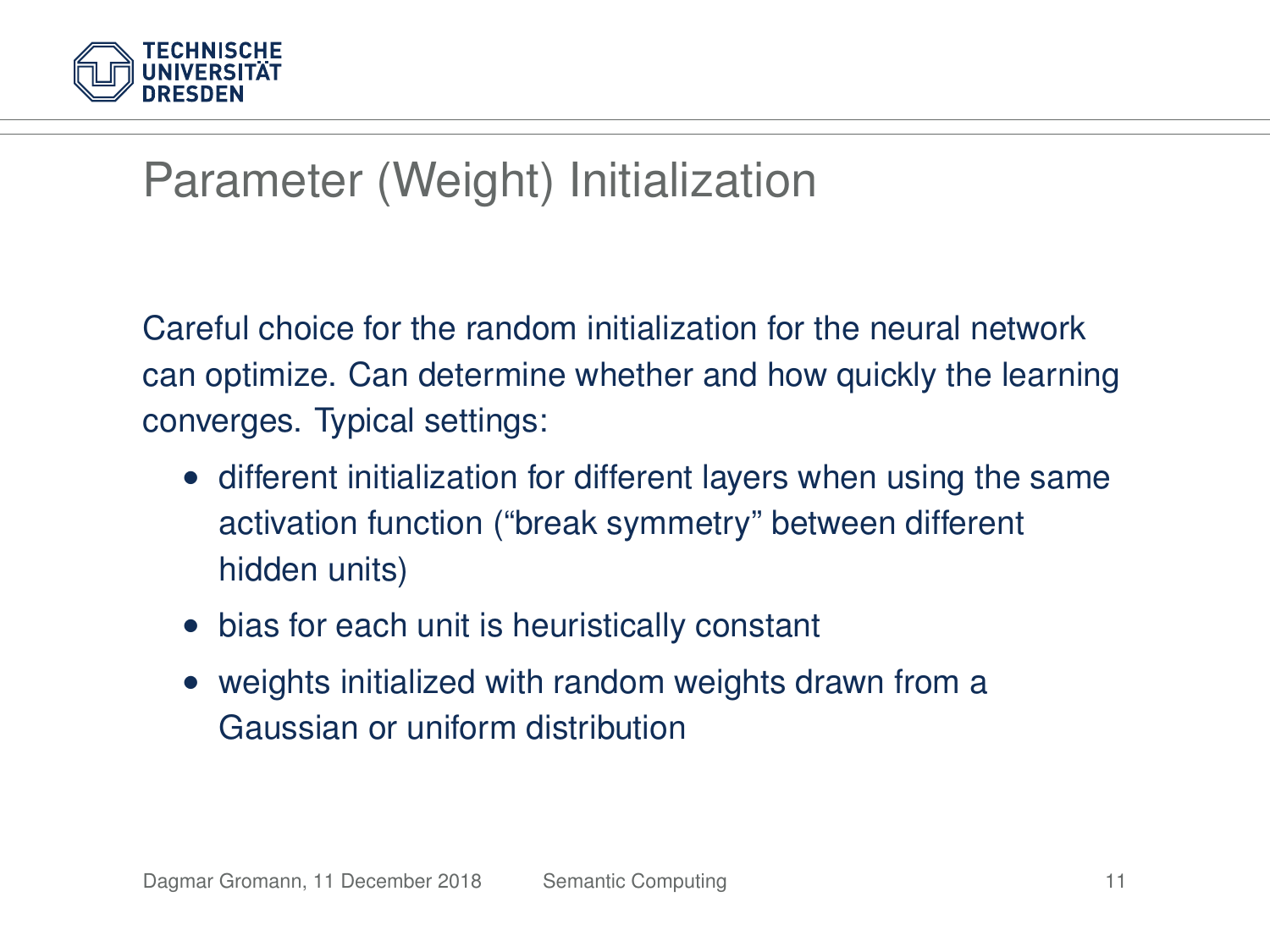

### Parameter (Weight) Initialization

#### One heuristic to initialize is where *x* is our input and *y* is the output:

$$
U(-\frac{1}{\sqrt{x}}, \frac{1}{\sqrt{x}})
$$

And an extended normalized initialization is:

$$
W_{i,j} \sim U(-\sqrt{\frac{6}{x+x}}, \sqrt{\frac{6}{x+y}})
$$

#### Sparse initialization: have exactly *k* nonzero weights (downside: maxout problems)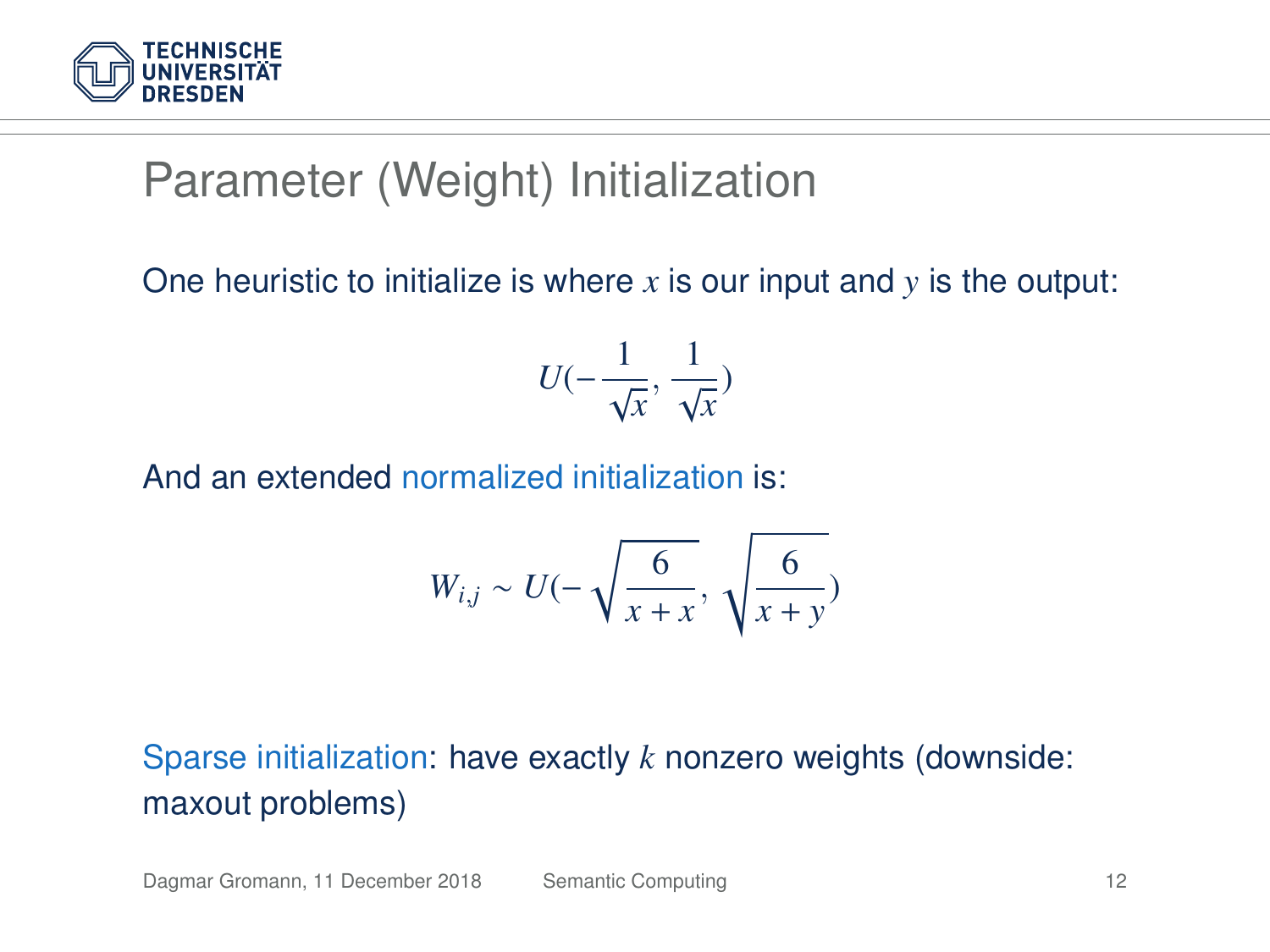

Hyperparameters: Adaptive Learning Rates

Problems of classical SGD are:

- too small learning rate = very slow convergence
- too large learning rate = constant overstepping of local minimum
- decaying learning rate by schedule or certain threshold if an objective between epochs is met, needs to be defined in advance (not dynamic)
- same learning rate applies to all parameter updates
- likely to get stuck on a saddle point

One solution: decay the learning rate by multiplying it by the inverse squared root gradient sum matrix or other optimization method with adaptive learning rate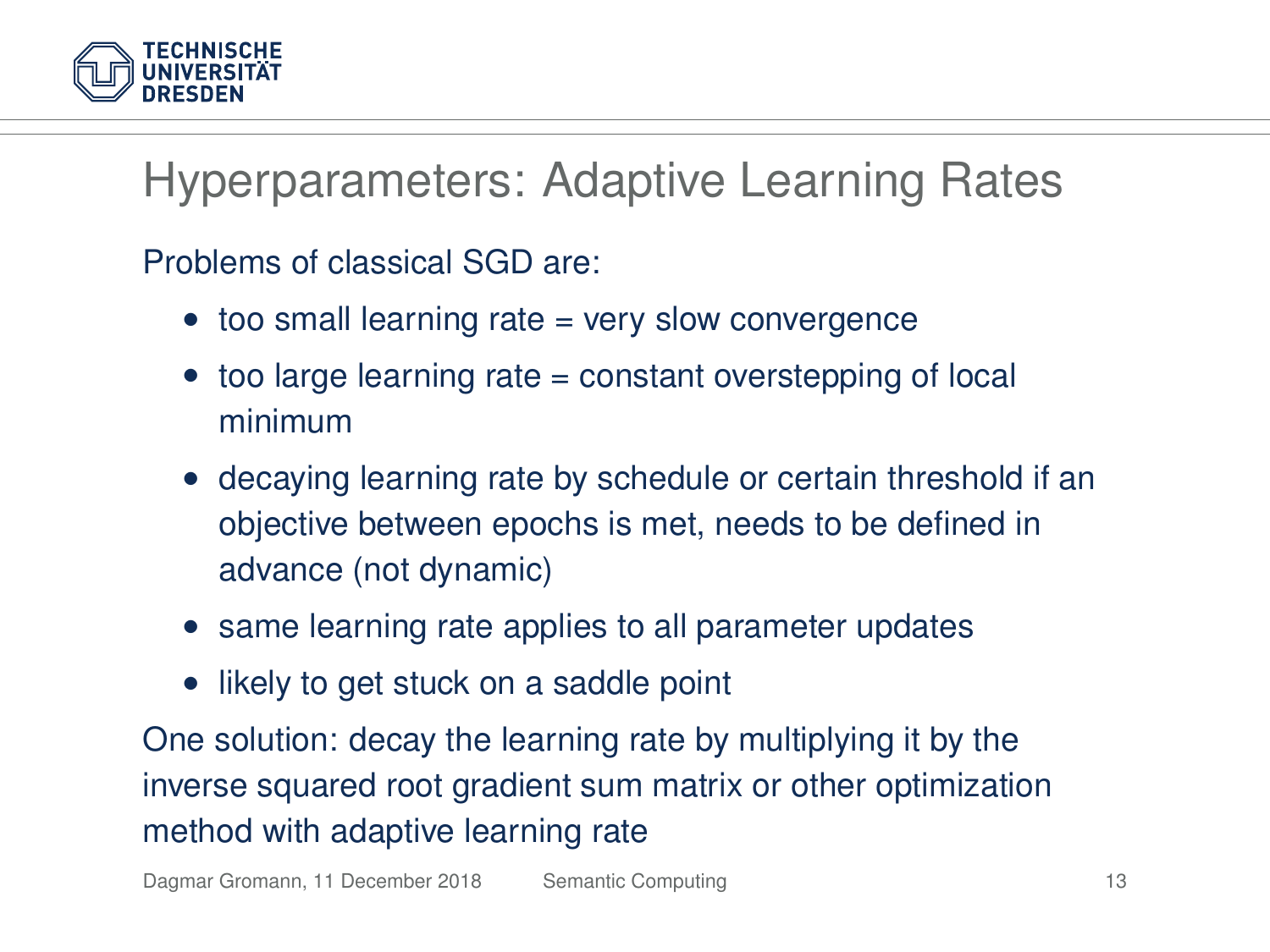

## Optimization Methods with Adaptive Learning **Rates**

- Momentum
- Adagrad
- Adadelta
- Adam

#### [Animation of Differences](http://www.denizyuret.com/2015/03/alec-radfords-animations-for.html)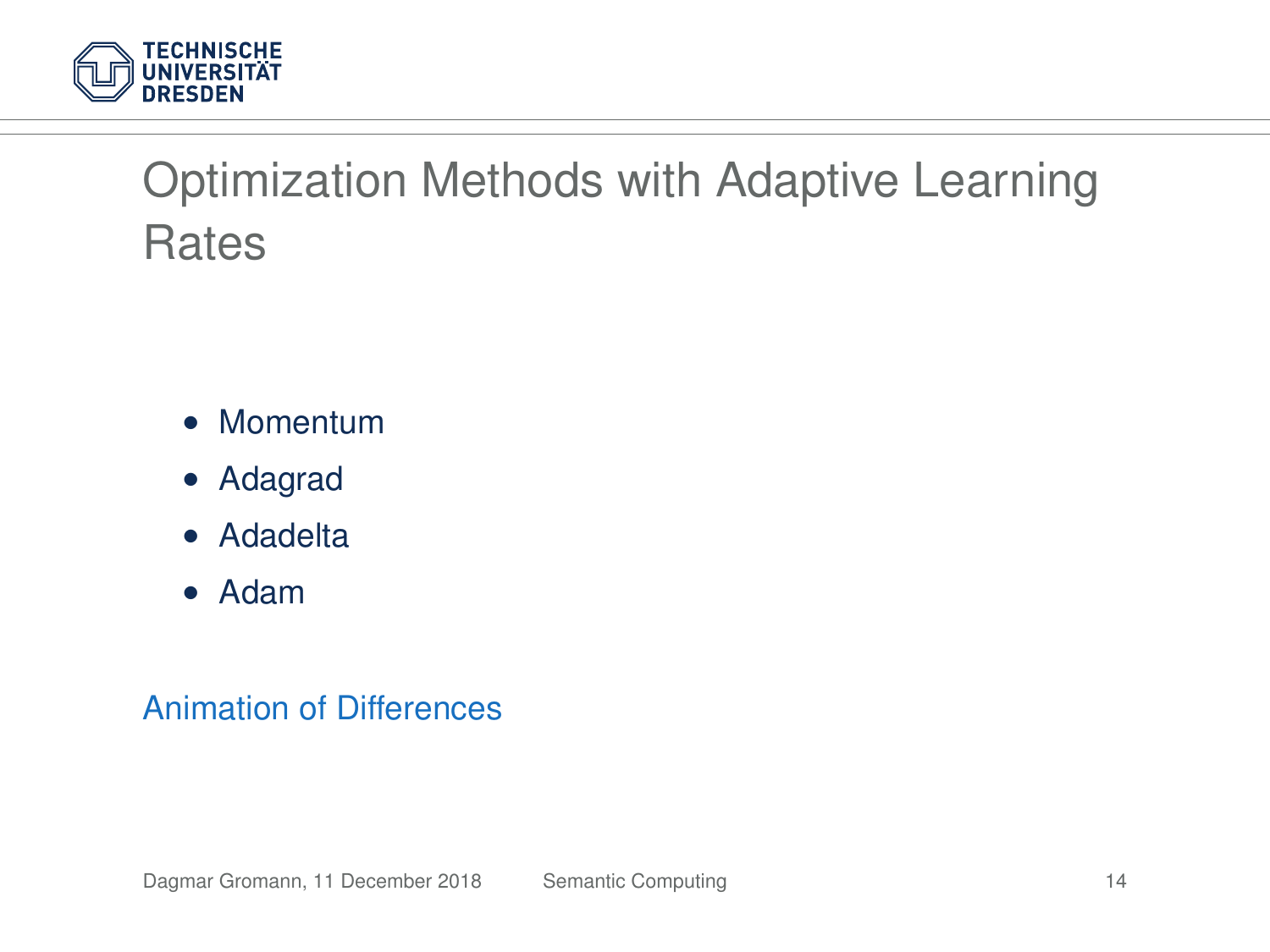

#### Momentum

Method to accelerate SGD in the relevant direction of the local minimum while reducing the strong oscillating by adding a fraction  $\gamma$  of the vector of the past time step to the current vector of the current time step:

$$
v_t = \gamma v_{t-1} + \epsilon \nabla J(\theta)
$$

Usual value of momentum term  $y = 0.9$  or similar;  $\epsilon$  is our learning rate and  $\theta$  are the model parameters; idea: ball rolling down a hill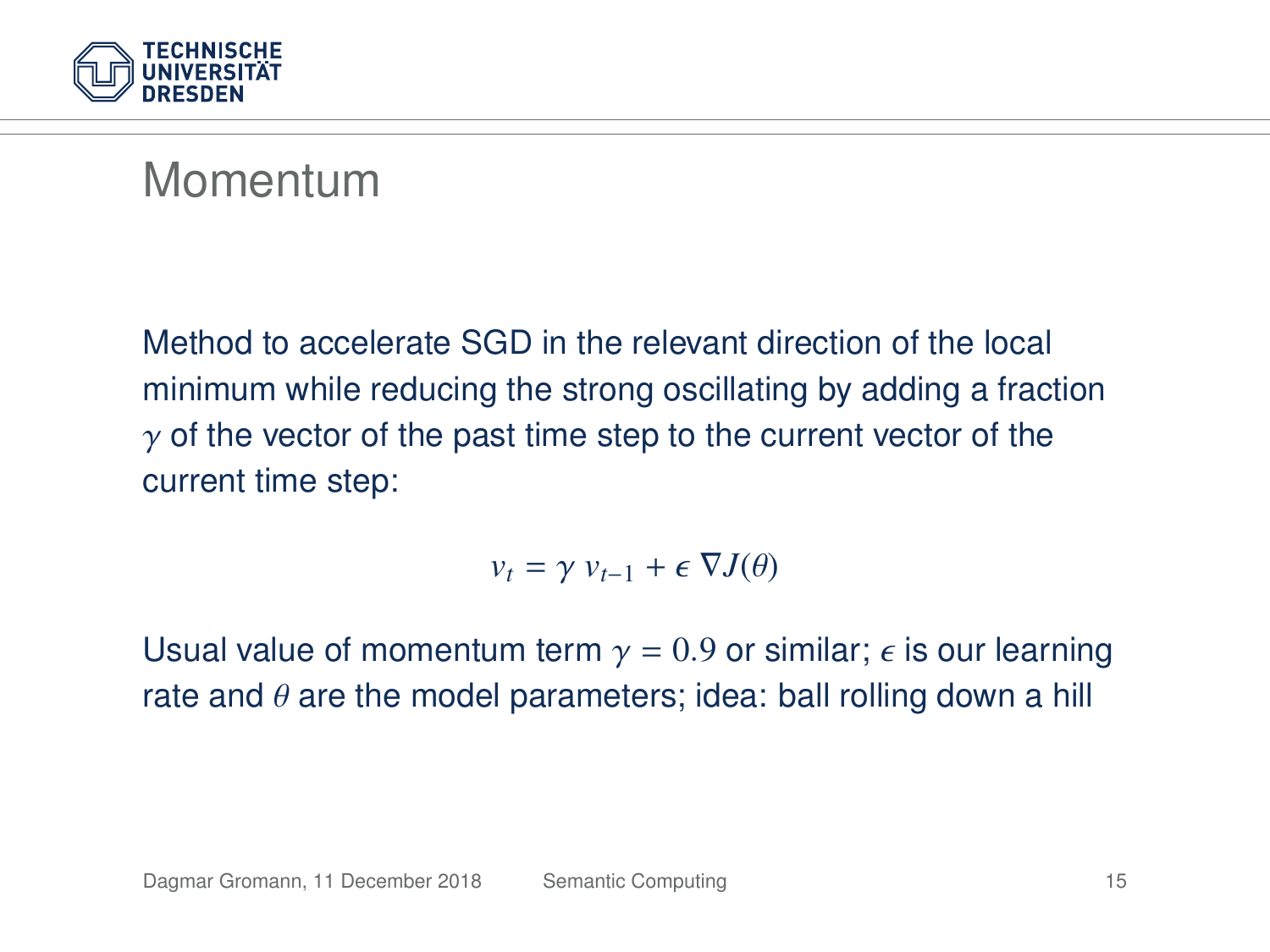

## AdaGrad

Decays learning rate by inverse squared roots; performs per-parameter updates idea:

- frequently occurring features: small updates (low learning rates)
- infrequent features: large updates (high learning rates)
- particularly well suited for sparse data
- update for each parameter <sup>θ</sup>*<sup>i</sup>* at teach time step *<sup>t</sup>*:  $\theta_{t+1,i} = \theta_{t,i} - \epsilon \nabla J(\theta_{t,i})$
- decays learning rate based on the sum of the squares of past gradients, which are stored along the diagonal of matrix *G<sup>t</sup>* and a small constant  $\delta$  to avoid zeros:  $\theta_{t+1} = \theta_t - \frac{\epsilon}{\sqrt{G_t+\delta}} \nabla J(\theta_t)$

Adadelta: extension of AdaGrad that restricts the window to accumulate past gradients to some fixed size *w*.

Dagmar Gromann, 11 December 2018 [Semantic Computing](#page-0-0) 16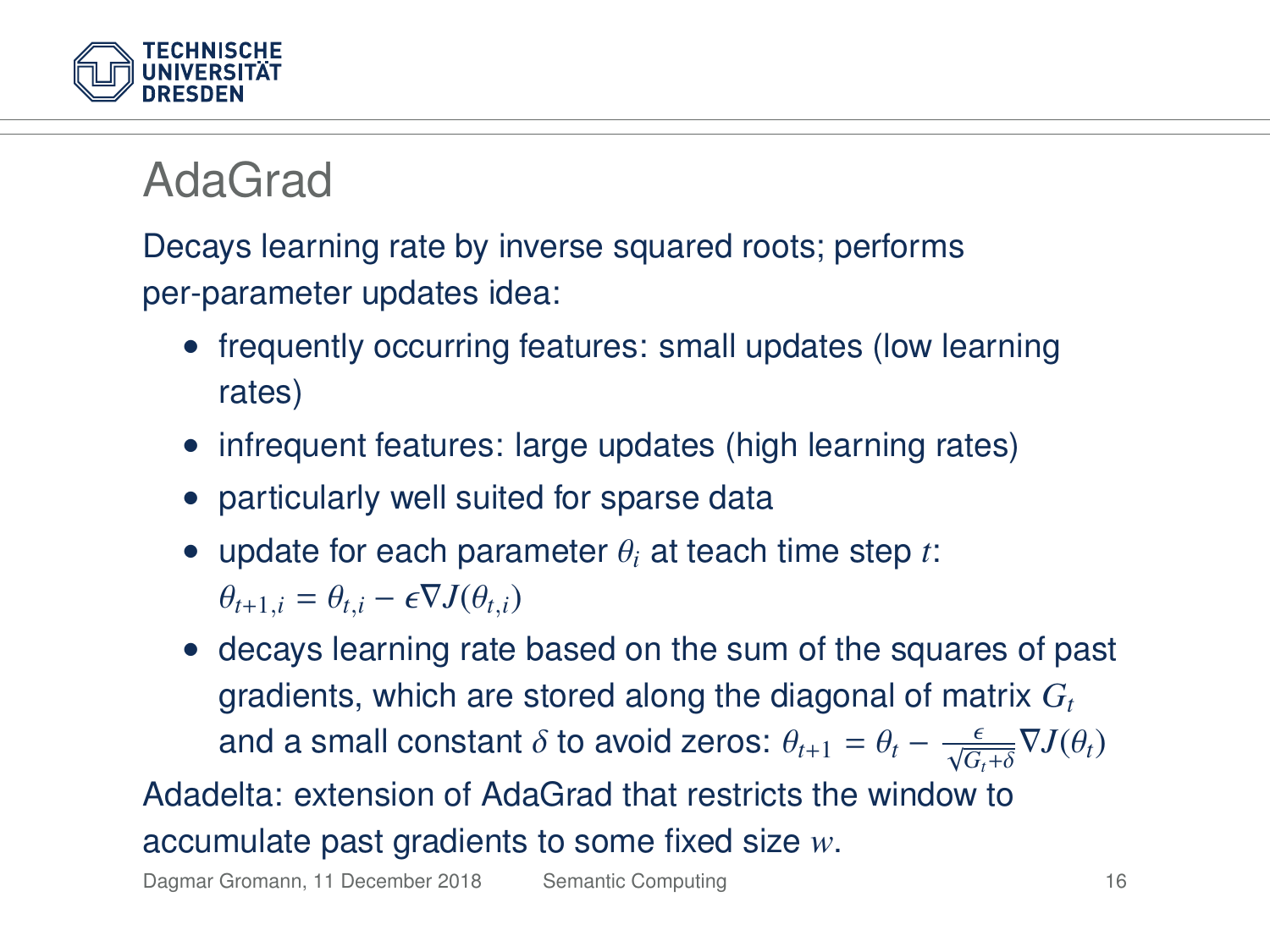

#### Adam

Adaptive Moment Estimation (Adam) keeps an exponentially decaying average of past gradients *m<sup>t</sup>* and past squared gradients  $v<sub>t</sub>$  - estimates of the first moment (mean) and the second moment (uncentered variance) of gradients:

$$
m_t = \beta_1 \ m_{t-1} + (1 - \beta_1)g_t
$$
  

$$
v_t = \beta_2 \ v_{t-1} + (1 - \beta_2)g_t^2
$$

Update rule:  $\theta_{t+1} = \theta_t - \frac{\epsilon}{\sqrt{v_t} + \delta} m_t$  where  $m_t$  is usually normalized to  $\frac{m_t}{\sqrt{v_t}}$  so is *w* with  $\theta$  $\frac{m_t}{\beta_1^t}$  as is  $v_t$  with  $\beta_2$ <br> **doo:** boll with booy  $1-\beta_1^c$  as is  $\nu_t$  with  $\rho_2$ <br>Idea: ball with heave friction, i.e., prefers flat minima in the error surface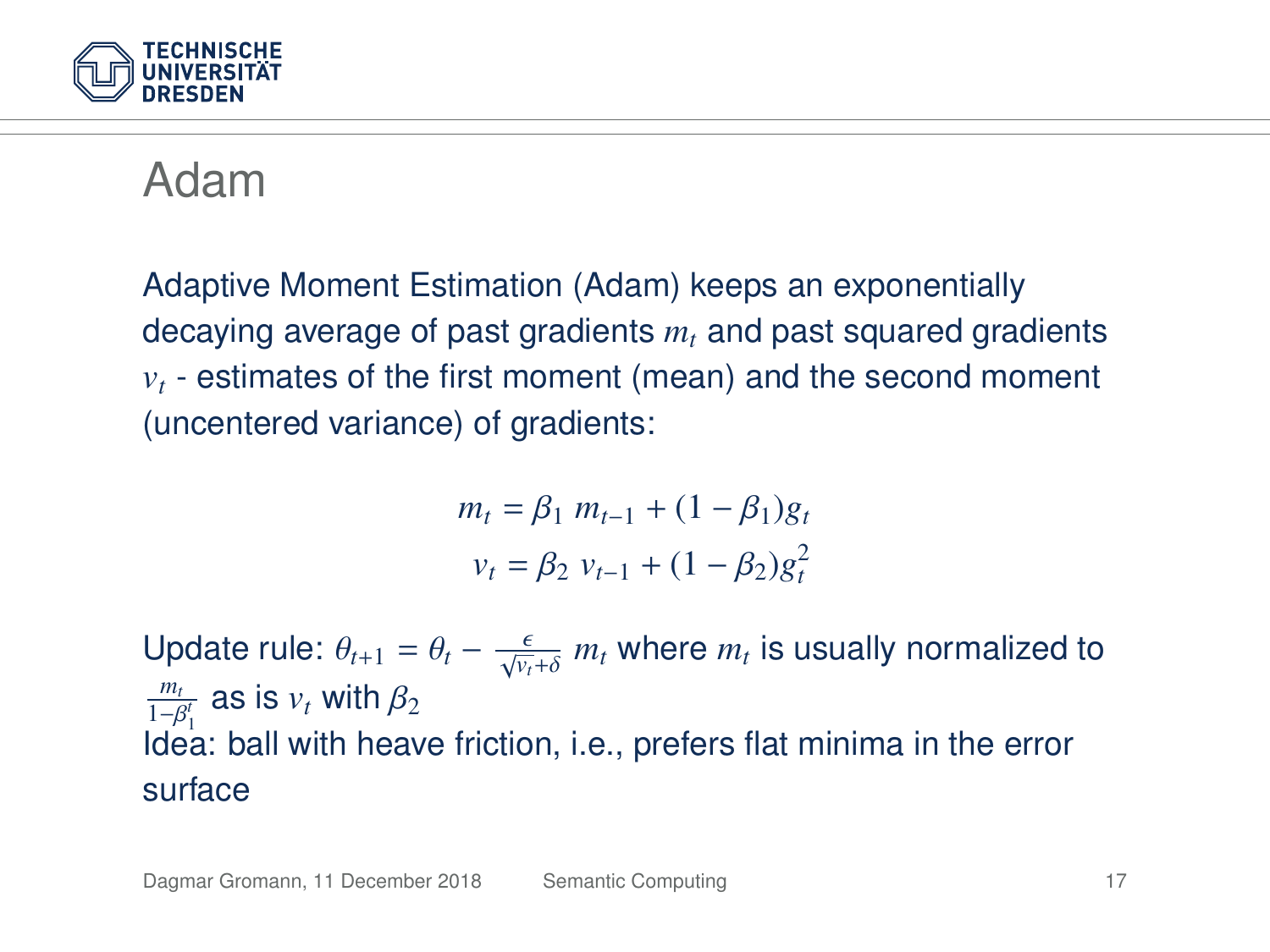

# Long-Short Term Memory (LSTM)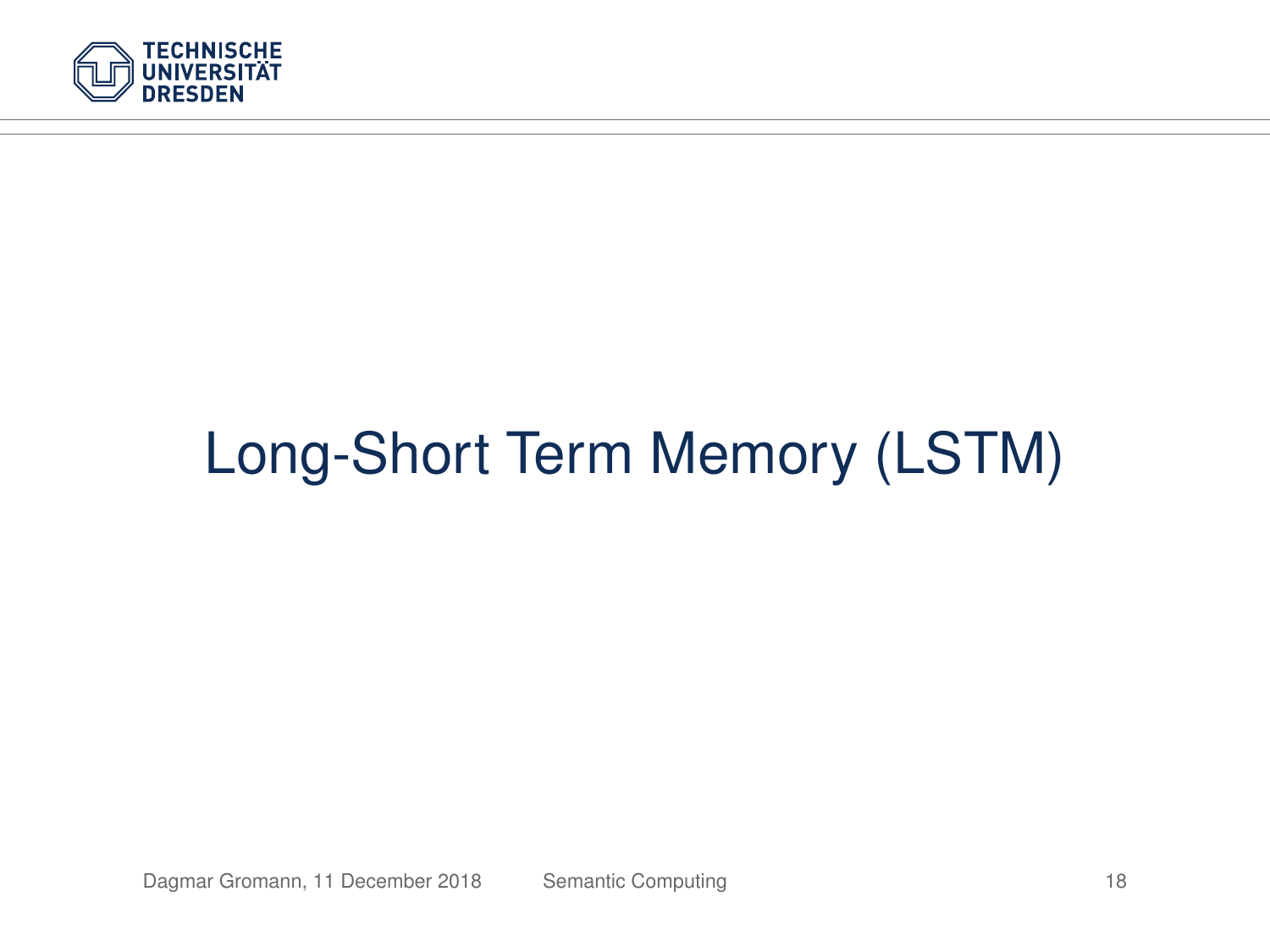

#### Long-Short Term Memory (LSTM)

**RNN problem**: In RNNs, gradients propagated over many stages tend to vanish or explode - the difficulty of long-term dependencies is generated by the exponentially smaller weights given to long-term interactions compared to short-term ones.

**LSTM solution**: LSTMs are explicitly designed to avoid the long-term dependency problem. The hidden layer is replaced by four interacting layers that regulate the information flow more tightly.

Seminal paper: Hochreiter, S., & Schmidhuber, J. (1997). Long short-term memory. Neural computation, 9(8), 1735-1780.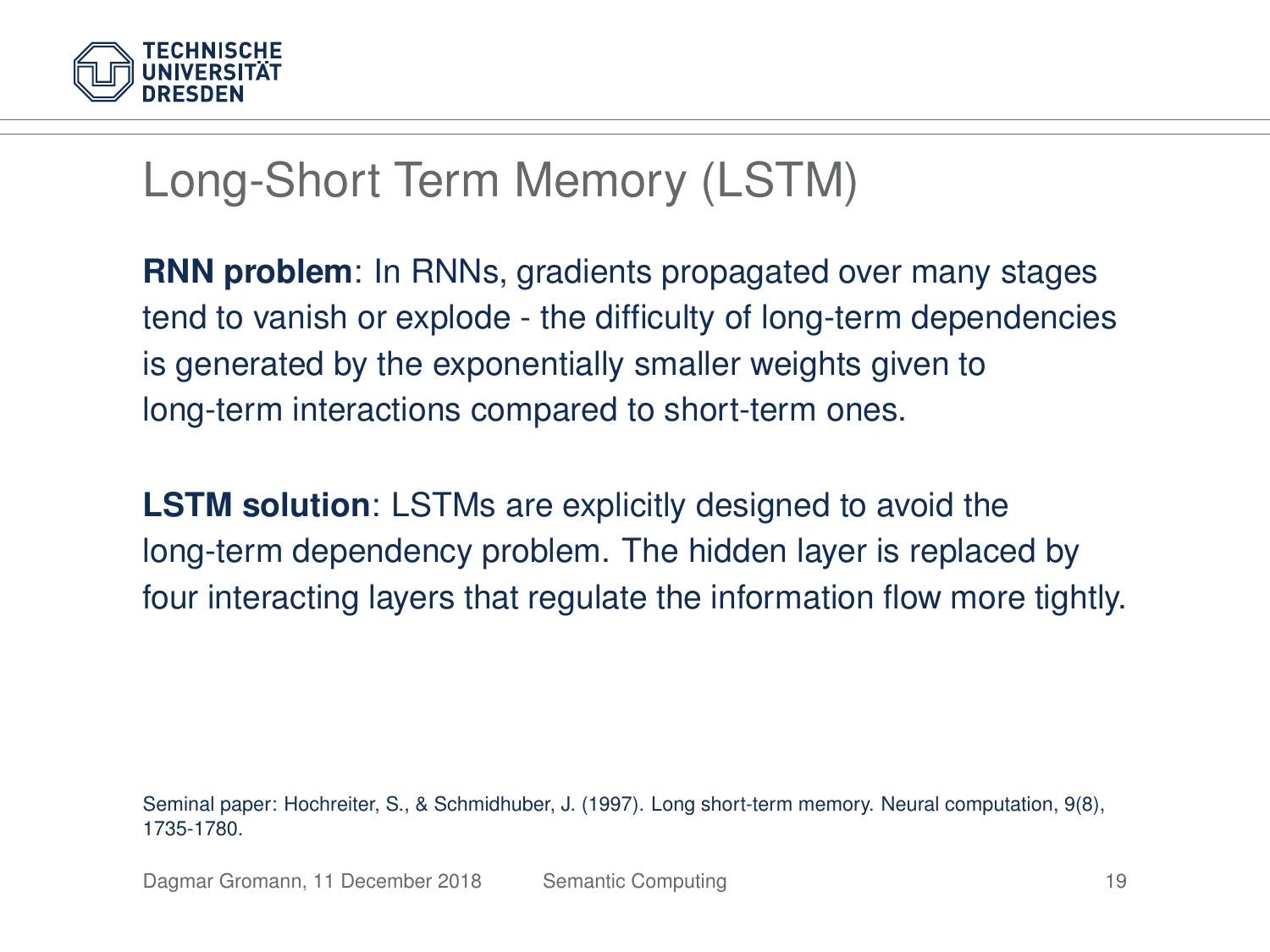

## LSTM

The repeating, recurrent module in an LSTM consists of four interacting layers. Information is removed or added to the cell state (*C*) based on carefully regulated gates.

**Forget gate:** which information to let through and which to ignore; **Input gate**: which information will be stored in the cell state.

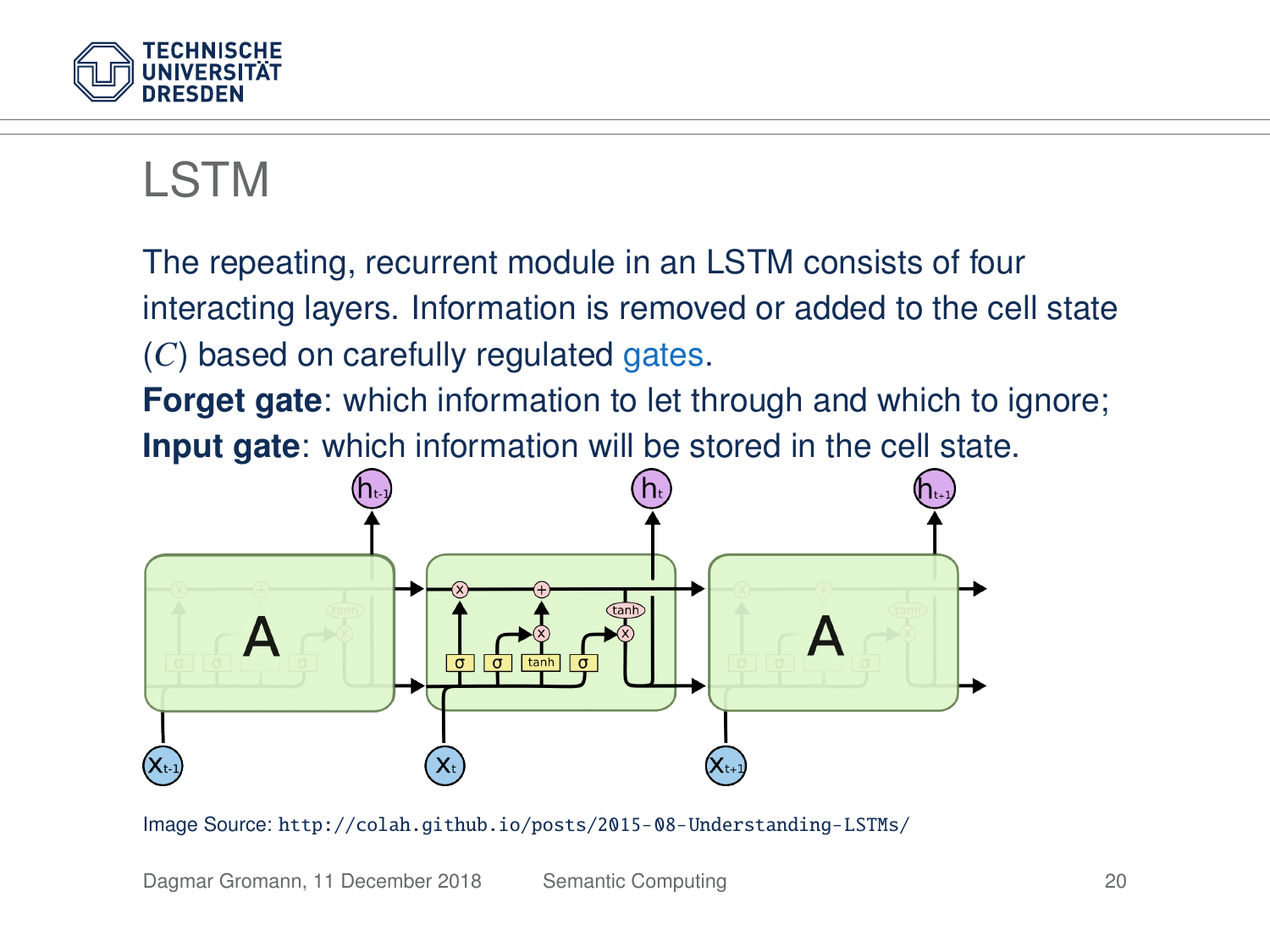

#### Forget Gate

Controls which information to keep from the cell state; sigmoid layer (zero  $=$  let nothing through, one  $=$  let everything through) and a pointwise multiplication



$$
f_t = \sigma(W_f x_t + U_f h_{(t-1)} + b_f)
$$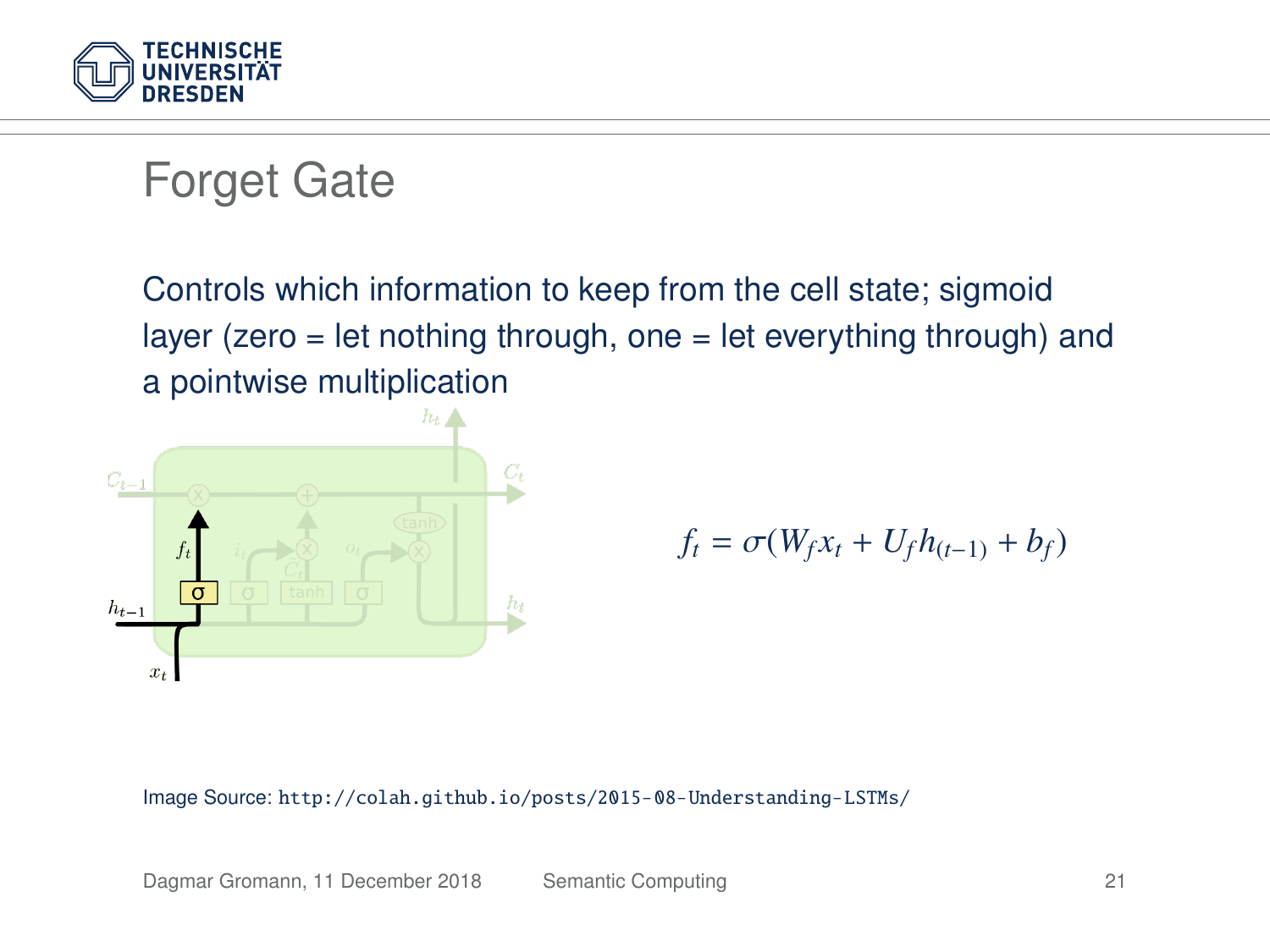

#### Input Gate

Controls which information to store in the cell state; sigmoid layer decides what to update, the tanh layer creates a vector of new candidate values (values between -1 and 1).



$$
\begin{aligned} i_t &= \sigma(W_i x_t + U_i h_{(t-1)} + b_i) \\ \tilde{C}_t &= \tanh(W_c x_t + U_c h_{(t-1)} + b_c) \end{aligned}
$$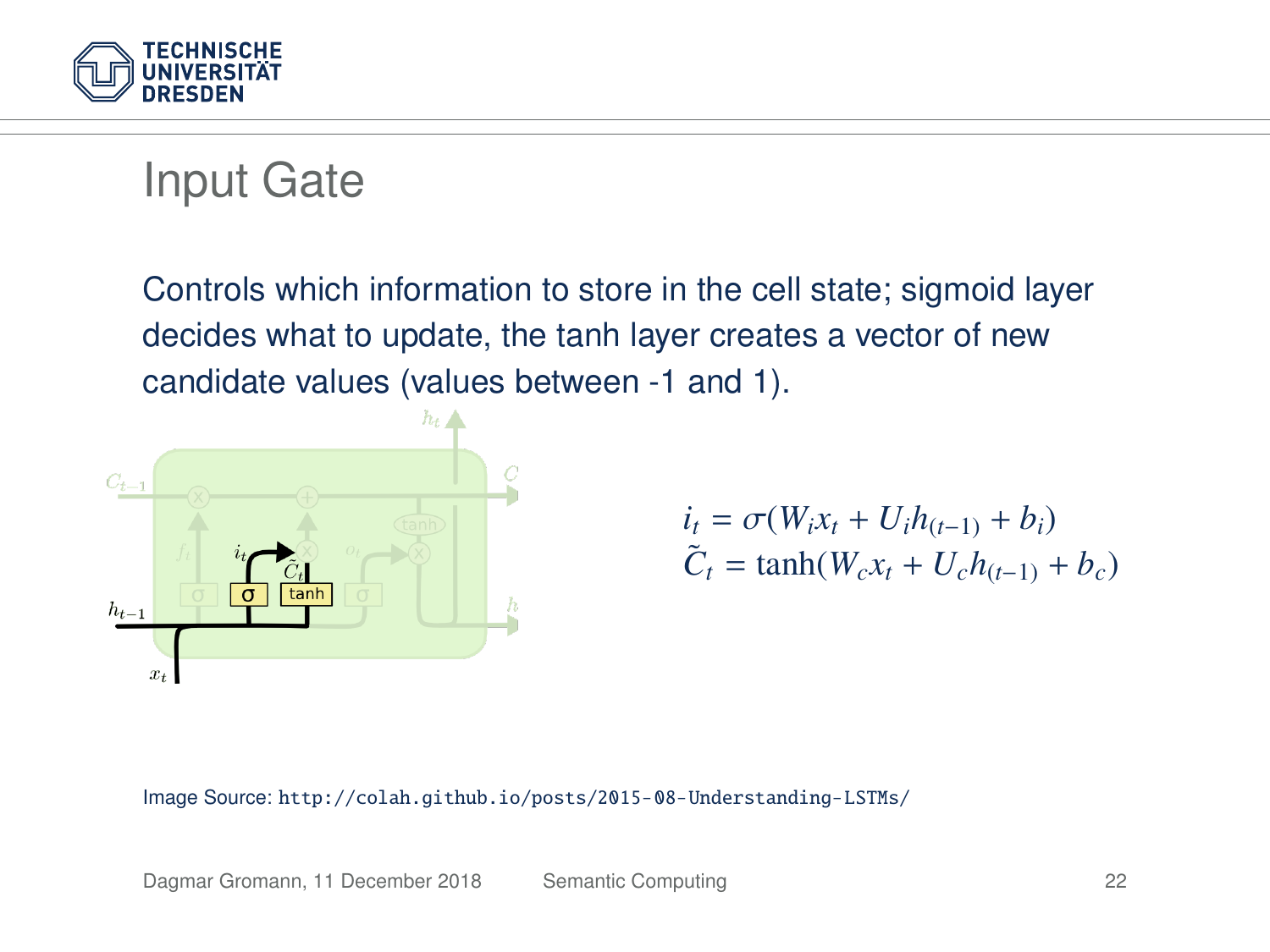

#### From Old to New Cell State

Update the old cell stat *Ct*−<sup>1</sup> into the new cell state *C<sup>t</sup>* . We multiply the old state with  $f_t$  to forget the things that were decided to be forgotten earlier. Then  $i_t * \tilde{C}_t$  (where  $*$  denotes the Hadamard product) are added.



$$
C_t = f_t * C_{t-1} + i_t * \tilde{C}_t
$$

Image Source: <http://colah.github.io/posts/2015-08-Understanding-LSTMs/>

Dagmar Gromann, 11 December 2018 [Semantic Computing](#page-0-0) 23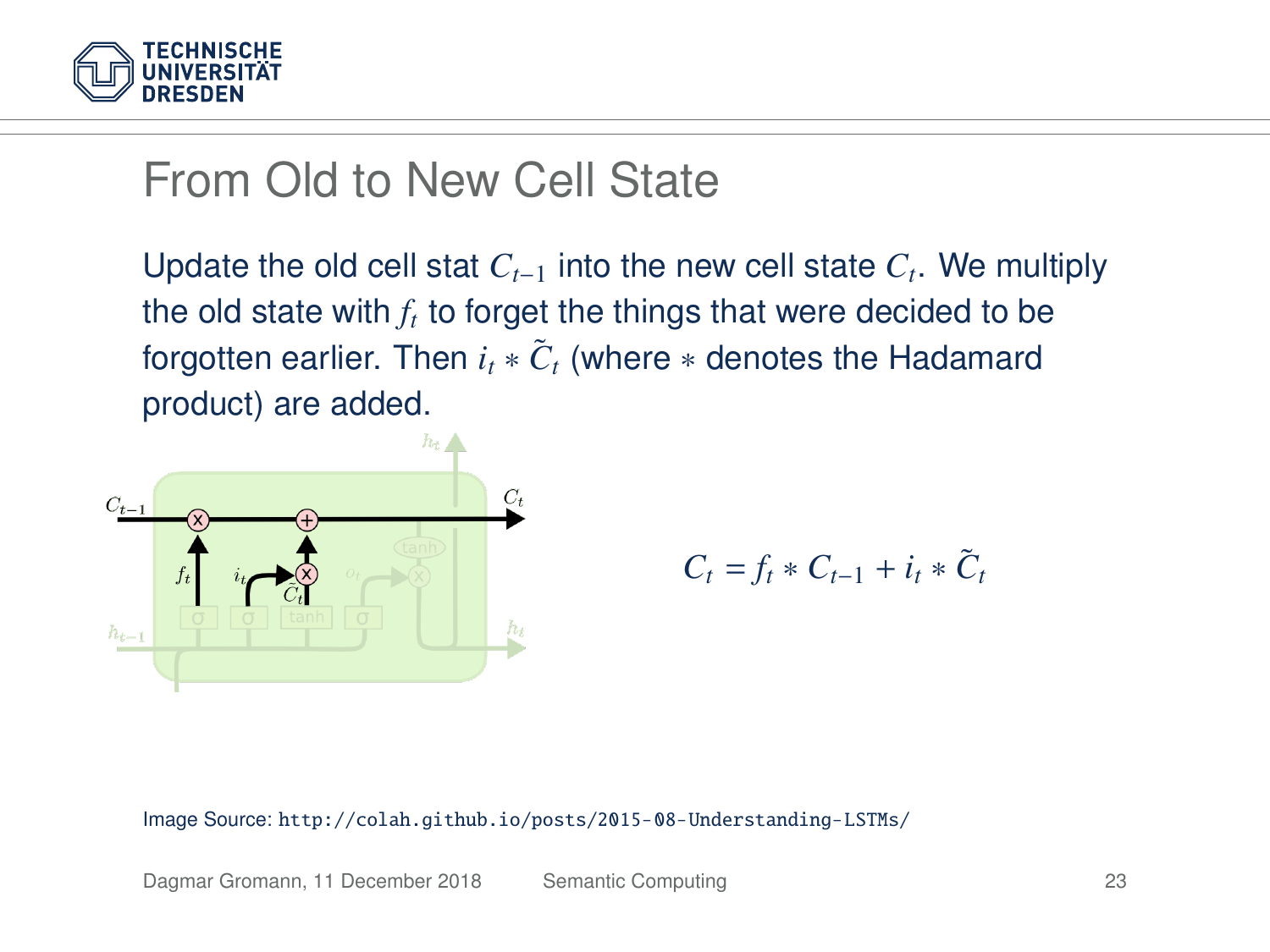

#### Output Gate

The output is a filtered version of the cell state. The sigmoid function decides which parts of the cell state we need to keep and the cell state is then put through a tanh layer (values squished between -1 and 1) and multiply it with the output of the sigmoid gate.



$$
o_t = \sigma(W_o x_t + U_o h_{(t-1)} + b_o)
$$
  

$$
h_t = o_t * tanh(C_t)
$$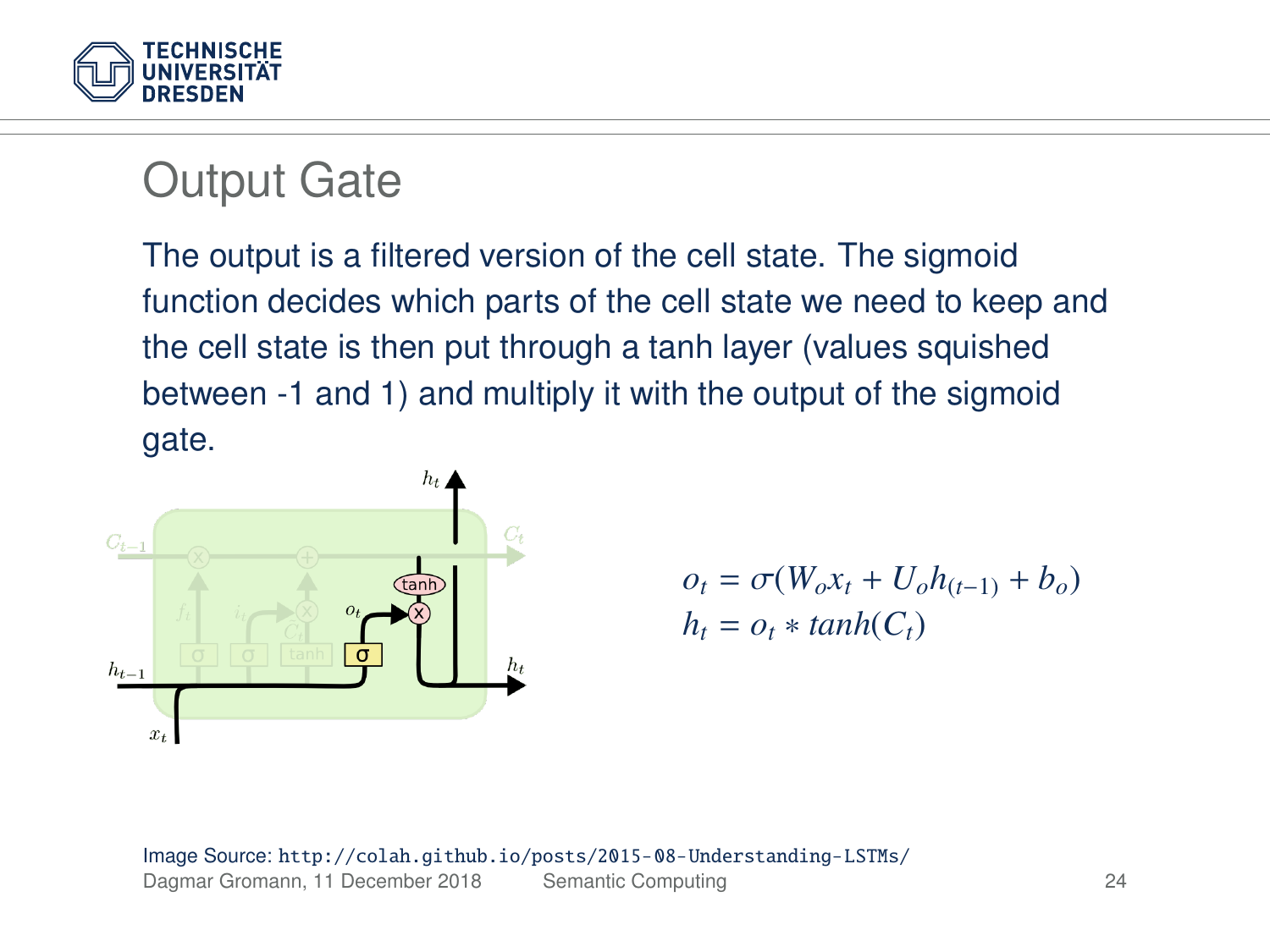

## LSTM variant: Gated Recurrent Unit (GRU)

Variant of LSTM unit that combines the forget and the input gates into a single update gate and merges the cell state and the hidden state.

- update gate: determines how much of the past information from previous steps needs to be passed along
- forget gate: determines how much of the past information to forget
- those two gates are two vectors that decide which information should be passed to the output of the unit
- they can store information from "a long time ago".

Seminal paper: Cho, K., Van Merriënboer, B., Gulcehre, C., Bahdanau, D., Bougares, F., Schwenk, H., & Bengio, Y. (2014). Learning phrase representations using RNN encoder-decoder for statistical machine translation. arXiv preprint arXiv:1406.1078.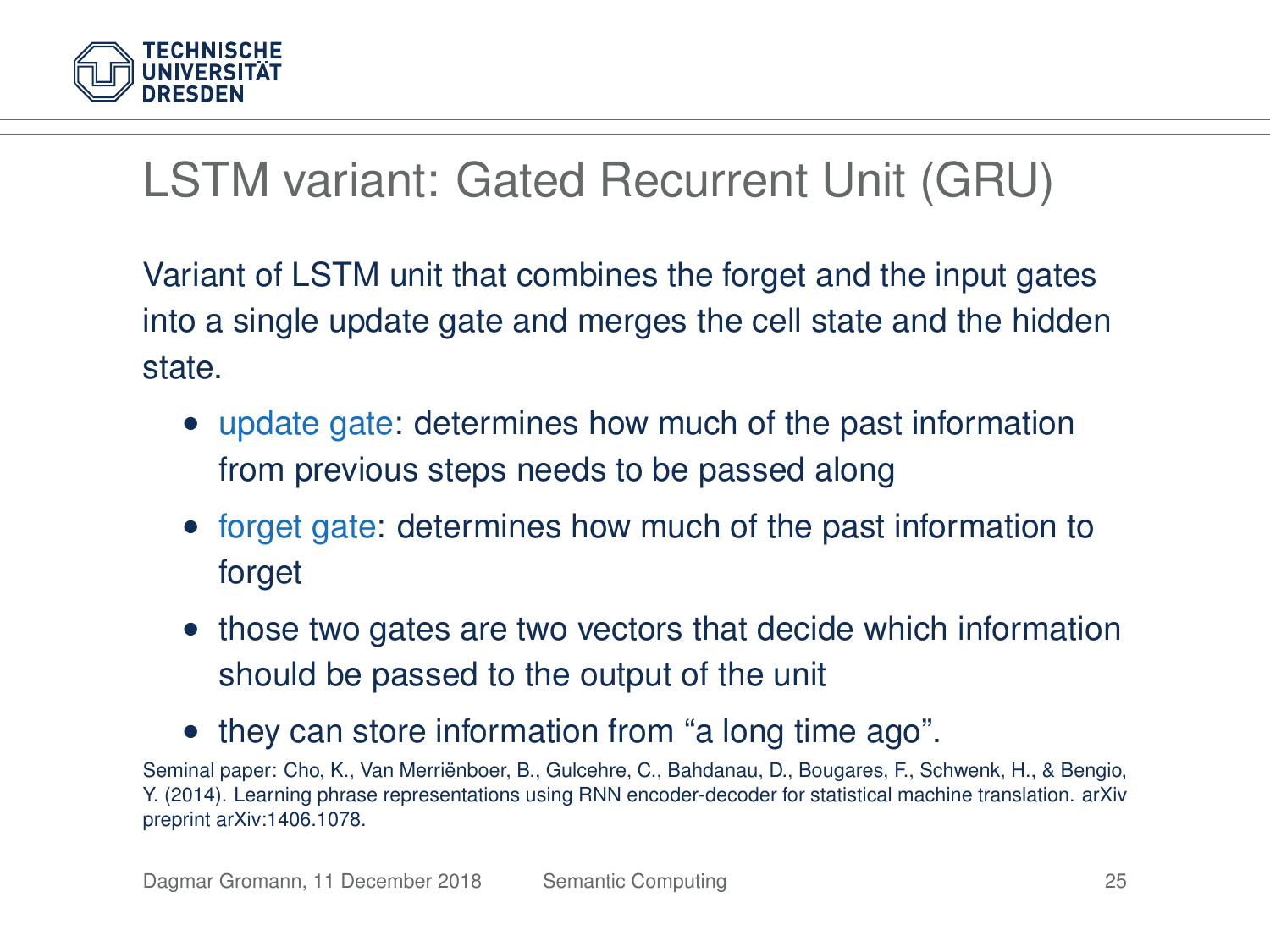

## A Single GRU

Single Gated Recurrent Unit (GRU) where *z<sup>t</sup>* is the update gate, *r<sup>t</sup>* is the forget gate,  $\tilde{h}_t$  is the current memory content, and  $h_t$  is the final memory at current time step => update gate decides what to keep from previous and current time steps

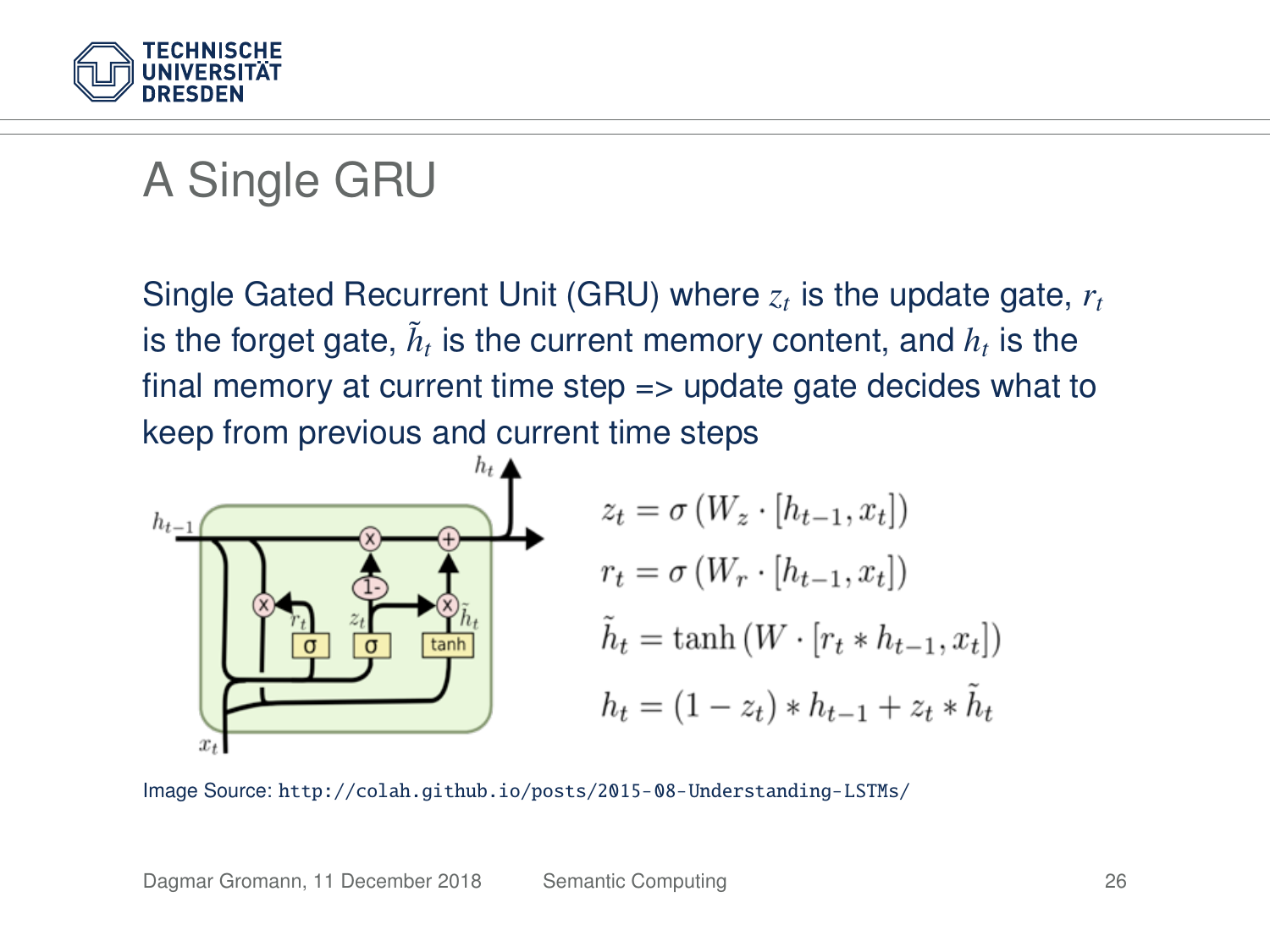

### Bidirectional RNNs

This could be RNNs, LSTMs, or GRUs. An input sequence is red from left to right  $(A)$  and from right to left  $(A')$ .



**Output**:  $\hat{y}^t = g(W_y[A, A^t] + b_y)$ 

#### Image source:

<https://towardsdatascience.com/understanding-bidirectional-rnn-in-pytorch-5bd25a5dd66>

Dagmar Gromann, 11 December 2018 [Semantic Computing](#page-0-0) 27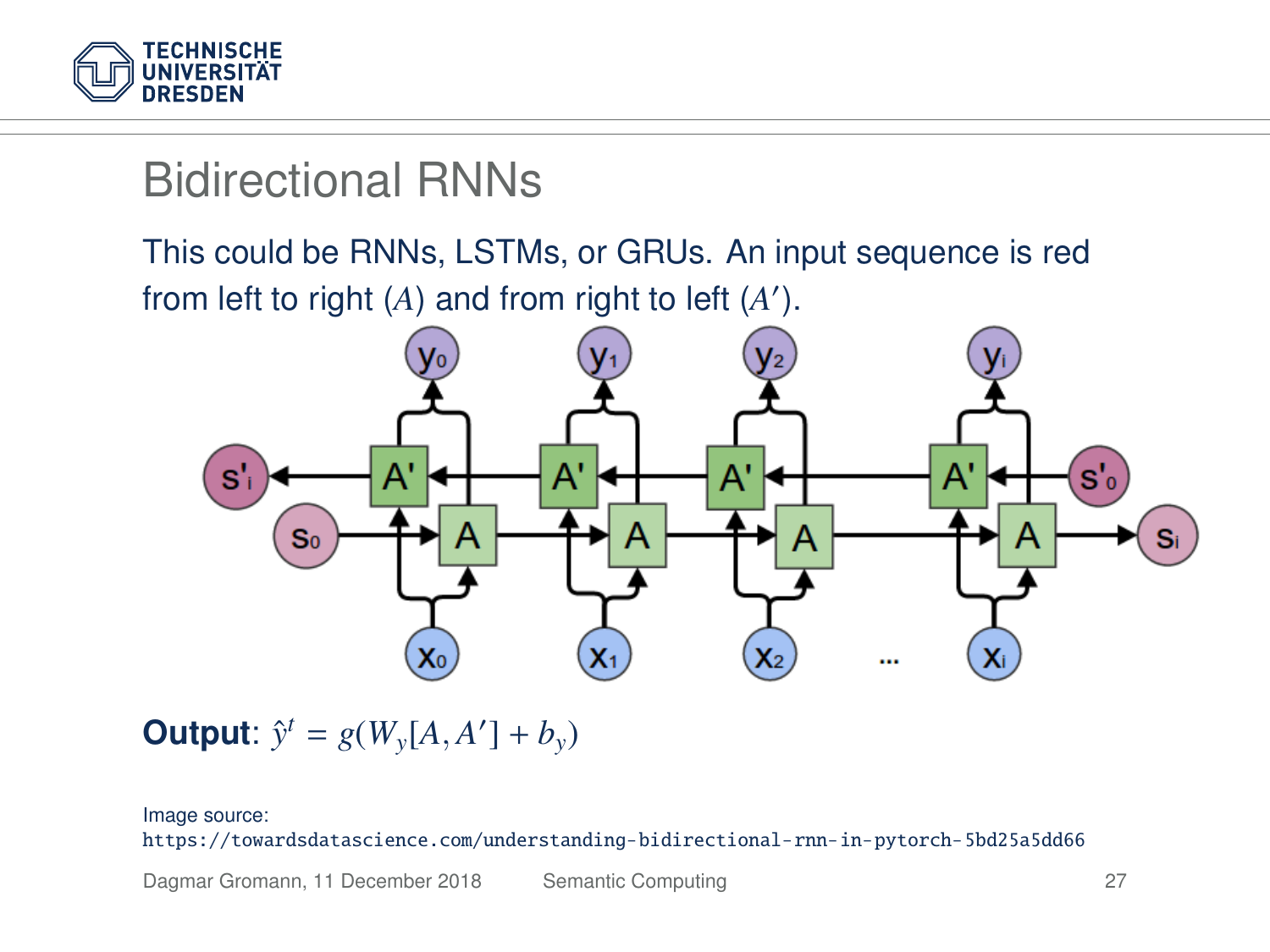

#### Deep RNNs

#### This could be RNNs, LSTMs, or GRUs. Several hidden layers are stacked on top of each other (here: three hidden layers).



Input Image source: [https://www.ibm.com/developerworks/library/](https://www.ibm.com/developerworks/library/cc-machine-learning-deep-learning-architectures/index.html) [cc-machine-learning-deep-learning-architectures/index.html](https://www.ibm.com/developerworks/library/cc-machine-learning-deep-learning-architectures/index.html)

Dagmar Gromann, 11 December 2018 [Semantic Computing](#page-0-0) 28